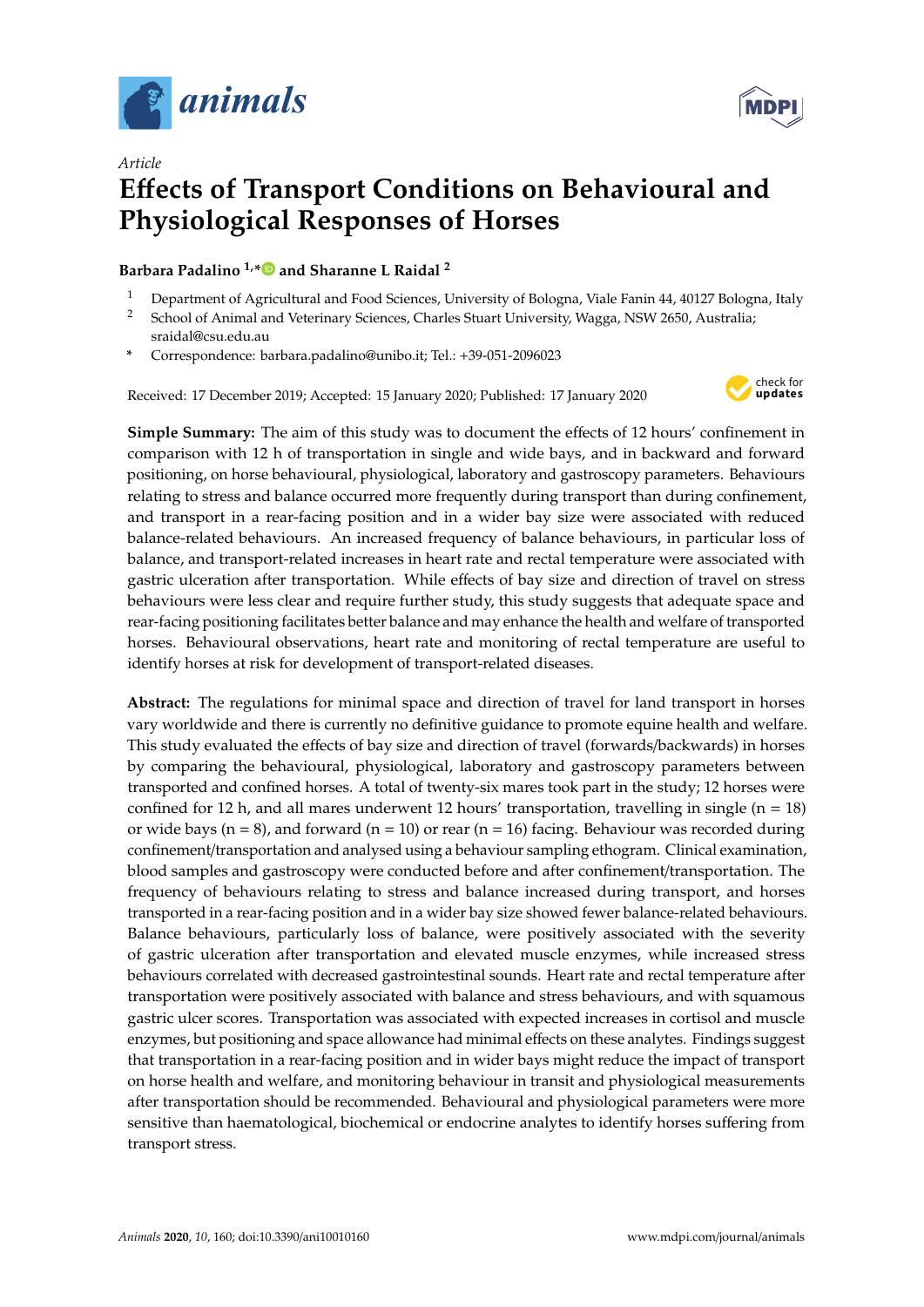**Keywords:** travelling; welfare; space; position; behaviour; stomach ulcers; equine

#### **1. Introduction**

Transportation has been identified as a stressor for horses, and has been associated with several adverse outcomes including injury, respiratory and gastrointestinal disease [\[1](#page-15-0)[–6\]](#page-15-1). We have recently shown that 12 hours' transportation is associated with ulceration of the gastric squamous mucosa in fasted horses, associated with increased pH of gastric content, and possibly with decreased gastrointestinal motility in horses fed 1 h and 6 h prior to transportation [\[7\]](#page-15-2). Animal management during transportation may influence disease outcomes [\[8–](#page-15-3)[10\]](#page-15-4), and international regulations on land transportation of live animals have been updated based on recent publications to safeguard the welfare of transported animals. However, there is still no agreement in mandatory requirements between countries and evidence in support of some recommendations is limited.

The adverse effects of transportation may be affected by confinement, isolation, direction of travel, and the size of the compartment in which the horse is transported [\[11\]](#page-15-5). Several studies have been performed in order to determine the effects of direction of travel on a horses' ability to maintain balance during transport of different duration (from 17 min to 3 h) [\[12–](#page-15-6)[15\]](#page-15-7), but results have often been conflicting due to differences in trailer design, journey duration, and lack of simultaneous comparisons. Similarly, there is no agreement on the space allowance needed in transit [\[16](#page-15-8)[,17\]](#page-15-9), and variable minimal space allowances are reported in current transport regulations of different countries [\[18–](#page-15-10)[20\]](#page-16-0). It has been reported that the most commonly observed body posture in horses during transportation involves standing with the front and hind limbs apart and the forelegs stretched forward [\[21\]](#page-16-1) a postural adaptation likely to help the horse to retain its balance. However, to assume this position, horses need sufficient space between their body and the vehicle partitions or other horses. Similarly, beneficial effects associated with lowering of the head below the height of the withers have been well characterised during journeys longer than 8 h [\[5](#page-15-11)[,22\]](#page-16-2), and this posture also requires a space allowance greater than currently available in many transport vehicles.

This study documented the effects of 12 hours' confinement in comparison with 12 h of transportation in single or wide bays, and in backward or forward positioning, on behavioural, physiological, laboratory and gastroscopy parameters. It was hypothesized that behaviours relating to stress and balance and physiological, laboratory and gastroscopy parameters would be increased in transported horses relative to those observed in confined horses, and that transportation in a rear-facing position and a wider bay size would attenuate such changes. We also hypothesized that behaviour would predict the severity of gastric ulceration (increased squamous and glandular ulcer scores), and that the frequency of behaviours related to stress would be correlated with increases in cortisol, muscle enzymes, rectal temperature and heart rate in transported horses.

#### **2. Materials and Methods**

#### *2.1. Animals*

Twenty-six light breed mares, aged from 4 to 20 years (mean 9.9 years) with mean body weight of 518.8 kg (range 416 to 658 kg) were recruited for this study. All horses were CSU teaching or research horses, and had been resident on site for four or more weeks. Prior transport history was unknown for each horse, although all had been transported on at least one prior occasion without adverse reaction. All were well accustomed to handling, were healthy on veterinary evaluation and judged fit for transportation [\[23\]](#page-16-3). Except during transportation and confinement, horses were kept on pasture, fed alfalfa hay twice a day (08:00 h; 18:00 h), and had water ad libitum. The diet was calculated individually to meet maintenance requirements (1 to 1.5% body weight). Feeding was manipulated for confinement and transportation as described below. All experimental procedures were approved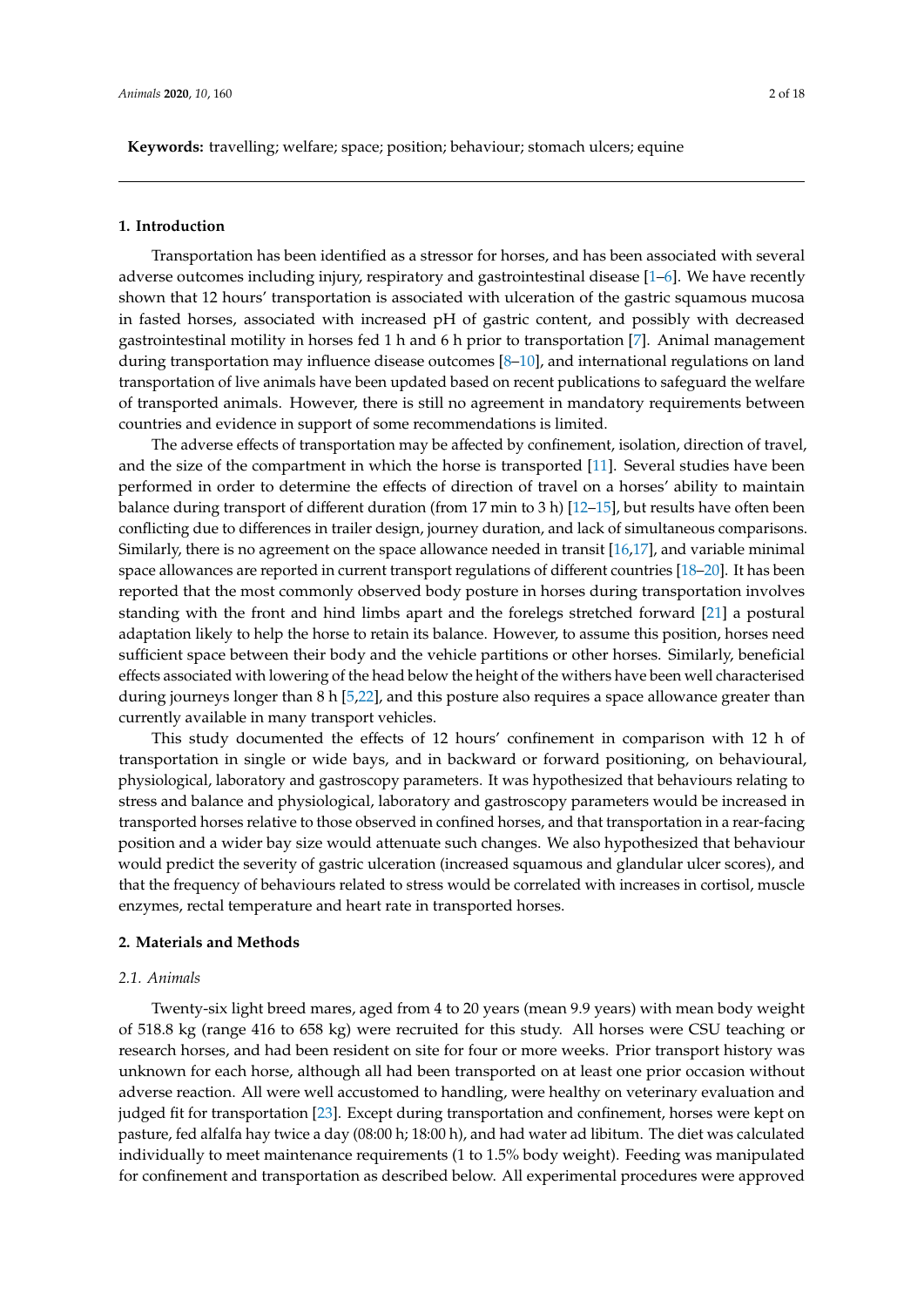by the Animal Care and Ethics Committee, Charles Sturt University, NSW, Australia (authorisation n A17011).

#### *2.2. Experimental Protocol*

The experimental protocol has been described previously [\[7\]](#page-15-2). Briefly, the study was conducted The experimental protocol has been described previously [7]. Briefly, the study was conducted in two parts. Part 1 was conducted to assess the effect of overnight confinement (18:00 h to 06:00 h), in two parts. Part 1 was conducted to assess the effect of overnight confinement (18:00 h to 06:00 h), without feeding, in 12 mares. Part 2 was conducted to determine the effect of overnight (18:00 h to 06:00 h) transportation in 26 mares, including the twelve mares used in study Part 1. 06:00 h) transportation in 26 mares, including the twelve mares used in study Part 1.

Part 1: Mares (n = 12) were confined in reproductive stocks (148  $\times$  71 cm, height of front gate 112 cm) as two groups, each of six horses, on consecutive nights. Horses were tied loosely with a cord of approximately 60 cm to the front of the stocks, in the same manner as they would be restrained during approximately 60 cm to the front of the stocks, in the same manner as they would be restrained during transportation. Horses were fed alfalfa hay between 06:00 h and 07:00 h on the morning of confinement. transportation. Horses were fed alfalfa hay between 06:00 h and 07:00 h on the morning of Water was withheld from 12:00 h. Each horse underwent veterinary clinical examination and venous<br>. blood was collected for haematology, serum biochemistry and blood gas analysis at 14:00 h, prior to confinement (T0). Intestinal borborygmi were graded subjectively by auscultation of four abdominal quadrants (upper left, lower left, upper right, lower right) as 0 (no intestinal sounds auscultated in 60 s), 1 (decreased activity), 2 (normal activity, 2 or 3 discrete rumbling or gurgling noises in 30s) or 3 (increased activity) for each quadrant. These results were summed to give a gastrointestinal (GI) activity score, as previously described [\[24\]](#page-16-4). Horses were sedated (200 mg xylazine and 10 mg acetylpromazine, or 10 mg detomidine and 5 mg butorphanol by intravenous injection) between 15:00 h and 17:00 h for gastroscopy. During confinement (18:00 h to 06:00 h), horses were monitored continuously by one author (BP) placed in the adjoining room thought a glass wall, their behaviour was video recorded continuously, but were not offered food or water. Clinical examination, venous blood collection and gastroscopy were repeated at the end of confinement, at 06:00 h the following day (T1). day (T1).  $\frac{1}{2}$ 

<span id="page-2-0"></span>Part 2: Effects of transportation were assessed in 26 horses travelled as two consignments, each of 13 horses, on consecutive nights (Trip 1, Trip 2). Both trips were completed 14 days after study Part 1, over an identical route (Figure [1\)](#page-2-0) covering approximately 880 km, with the same driver and vehicle, departing at 6 pm (18:00 h) and returning at 6am the following morning (06:00 h). departing at 6 pm (18:00 h) and returning at 6am the following morning (06:00 h). Part 2: Effects of transportation were assessed in 26 horses travelled as two consignments, each



**Figure 1.** Road transport route travelled by all horses in Part 2 of the study, departing from Wagga **Figure 1.** Road transport route travelled by all horses in Part 2 of the study, departing from Wagga Wagga at 18:00 h and returning after 12 h. The route covered a distance of 750 km and proceding in a Wagga at 18:00 h and returning after 12 h. The route covered a distance of 750 km and proceding in a clockwise direction. clockwise direction.

The transport vehicle was a 15-horse trailer attached to a prime mover (LF290 18T, DAF Trucks, The transport vehicle was a 15-horse trailer attached to a prime mover (LF290 18T, DAF Trucks, Bayswater, Victoria, Australia). The trailer was split into three sections (Fi[gu](#page-3-0)re 2). The first section Bayswater, Victoria, Australia). The trailer was split into three sections (Figure 2). The first section was a raised platform above the prime mover's drive axle, with two wide bays (190  $\times$  100 cm, each) where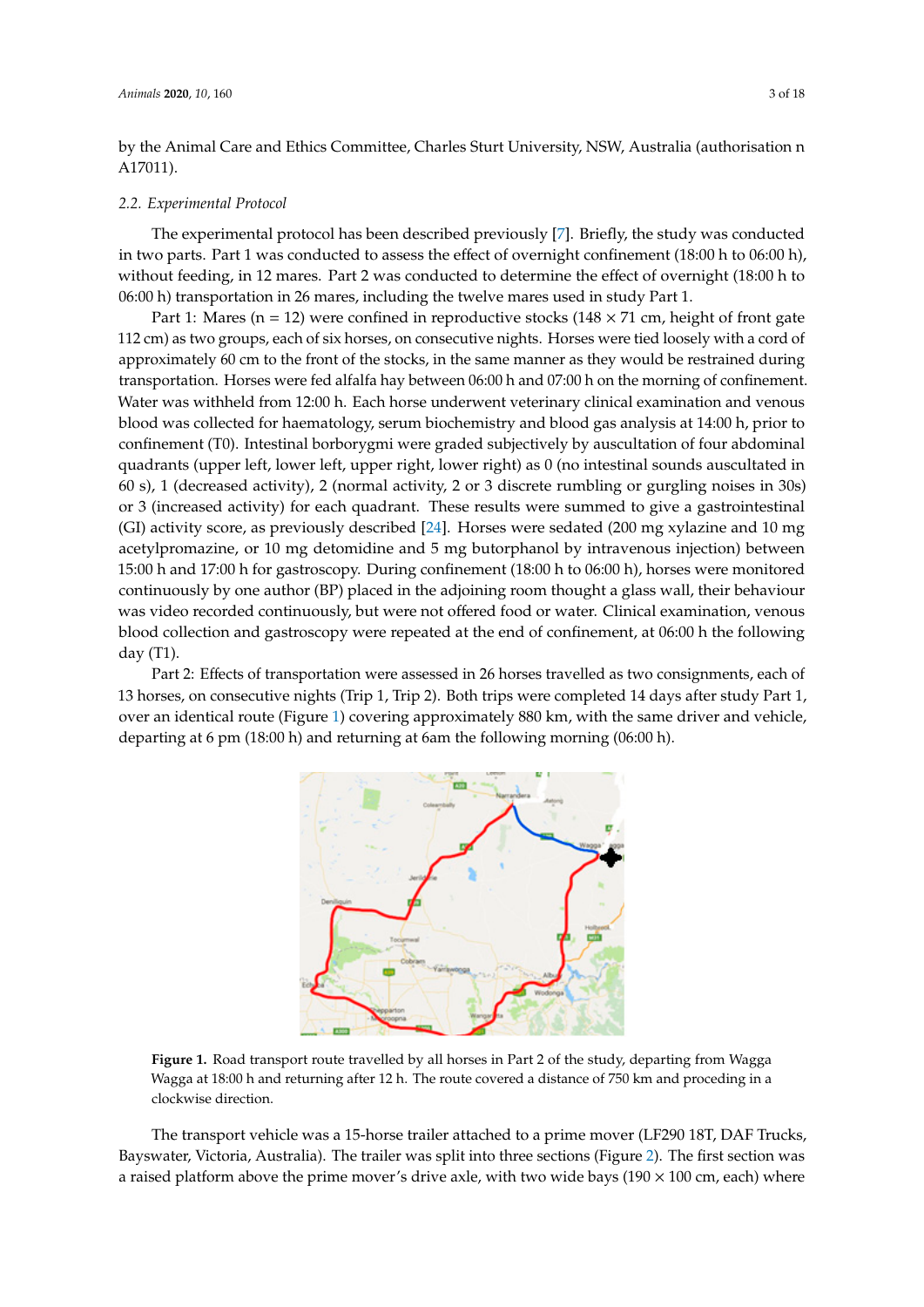horses travelled backwards (i.e., with the rear end in the direction of travel). The second section was a dropped platform in front of the trailer's axle, where there were three compartments. In the first compartment two horses travelled facing forward in wide bays ( $190 \times 112$  cm, each), in the second and third compartment 6 horses travelled backwards in standard single bays ( $190 \times 76$  cm, each). The third section of the trailer was after the trailer's axle, and three horses travelled facing forward in single bays (190  $\times$  76 cm). On each journey, six of the 12 horses used in Part 1 of the study travelled in the fourth and fifth compartment in single bays, located at the back of the truck.

<span id="page-3-0"></span>

facing, orange bays are rear facing (BWD). Partitioning into single and wide bays is indicated as wide bays accommodated two horses ( $n = 2$ ), and single bays accommodated three horses ( $n = 3$ ) in each compartment. A personnel compartment (*p*) with seating for three people was located over the trailer's rear wheels, with continuous access to the horses in compartments 4 and 5. Legend: FWD: forward facing direction; BWD: backward facing direction for  $\mathcal{L}$  for  $\mathcal{L}$  facing direction; BWD: backward facing direction; BWD: backward facing direction; BWD: backward facing direction; BWD: backward facing direction; BWD: backward facing direction; BWD: backward fac **Figure 2.** Truck configuration—the truck was sectioned into 5 compartments; blue bays are forward

of transportation, prior to confinement. Water was removed at 12:00 h, and horses underwent  $t_{\rm r}$  transportation, prior to confine the confidence  $t_{\rm r}$  and  $t_{\rm r}$  and  $t_{\rm r}$  and  $t_{\rm r}$  and  $t_{\rm r}$  and  $t_{\rm r}$  are moved at the second gastroscopic examination between 16:00 h and 18:00 h. Gastroscopy was performed on the remaining gastroscopic examination between 16:00 h and 18:00 h. Gastroscopy was performed on the remaining 14 horses on the day prior to transportation, approximately 24h prior to departure (T-1), and horses 14 horses on the day prior to transportation, approximately 24h prior to departure (T-1), and horses were fed 1h prior to transportation (trip 1,  $n = 7$ ) or 6 h prior to transportation (trip 2,  $n = 7$ ), as previously described [7]. Gastroscopy results from T-1 were pooled with results from T0 for analysis previously described [\[7\]](#page-15-2). Gastroscopy results from T-1 were pooled with results from T0 for analysis of all pre-transportation observations. The twelve horses used for Part 1 were fed between 06:00 h and 07:00 h on the morning

Clinical examination and venous blood collection were performed as in Part 1, at 14:00 h, Clinical examination and venous blood collection were performed as in Part 1, at 14:00 h, approximately 4h before departure. All horses loaded easily, without loading behavioural problems, approximately 4h before departure. All horses loaded easily, without loading behavioural problems, which could have suggested evidence of prior adverse experience of transportation. Horses were which could have suggested evidence of prior adverse experience of transportation. Horses were monitored continuously during transit by video camera, with researchers travelling in the vehicle. monitored continuously during transit by video camera, with researchers travelling in the vehicle. Clinical examination, venous blood collection and gastroscopy were repeated for all horses at the end Clinical examination, venous blood collection and gastroscopy were repeated for all horses at the end of transportation (T1). of transportation (T1).

### *2.3. Behavioural Parameters 2.3. Behavioural Parameters*

Horses were recorded during confinement by a security camera system (TechView DVR Kit, Horses were recorded during confinement by a security camera system (TechView DVR Kit, Model Number QV-3034, Petaling Jaya, Selangor, Malaysia) placed in front of each stock. During transport, a camera was placed in each compartment of the trailer, pointing toward the horses' heads, enabling each enable a horse procedure continuously during to be recorded continuous during the second continuously during t horse's behaviour to be recorded continuously during the journey. A behaviour sampling ethogram<br>
Text leads (Table [1\)](#page-4-0) was developed based on those used previously to study behaviour during transportation [\[5](#page-15-11)[,25\]](#page-16-5). De-identified videos were analysed by an experienced ethologist (BP) using a time window defined as the first 20 min of each hour during transportation or confinement. Behavioural assessment was performed independently of clinical, gastroscopic and laboratory findings for each horse, blinded to the position inside the truck (rear or forward facing) but, unavoidably, not blinded to the situation (confinement or transportation) or available space (single or wide bays).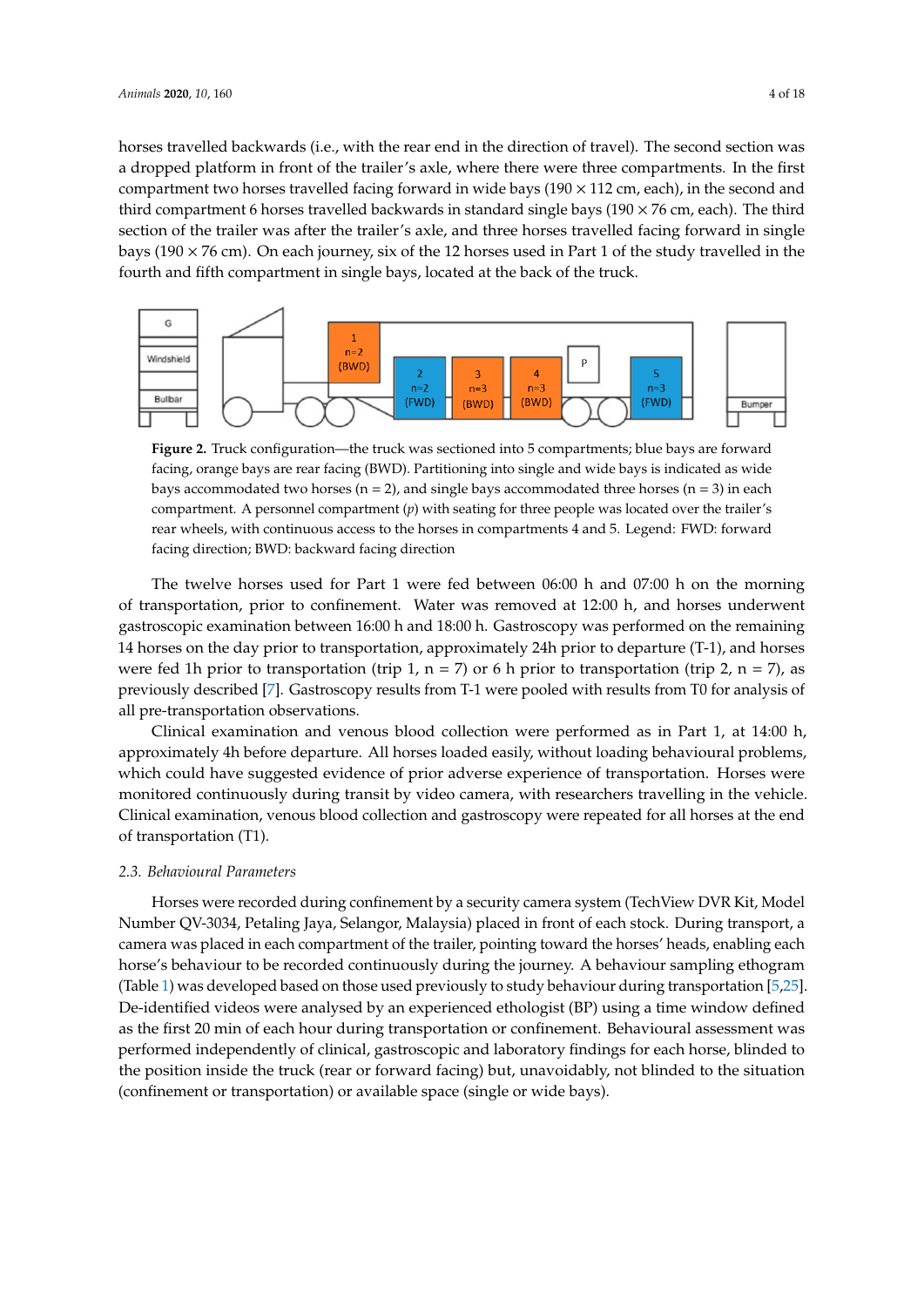<span id="page-4-0"></span>**Table 1.** Behaviour sampling ethogram used to measure the frequency of selected behavioural events during confinement or transportation. Total stress-related behaviour was calculated summing the frequency of all behavioural events related to stress. Total balance behaviour was calculated summing the frequency of all behavioural events related to balance. Total behavioural events were calculated summing the frequency of all the single behavioural events.

| <b>Behaviour</b><br>Description                              |                                                                                                                                                                                                    |  |  |  |
|--------------------------------------------------------------|----------------------------------------------------------------------------------------------------------------------------------------------------------------------------------------------------|--|--|--|
|                                                              | Behavioural events related to stress (Expressed as frequency) (n/20 min)                                                                                                                           |  |  |  |
| Biting neighbour                                             | The horse bites the neighbour                                                                                                                                                                      |  |  |  |
| Explorative behaviour/sniffing                               | The horse sniffs around, it sniffs some area of the truck/box                                                                                                                                      |  |  |  |
| Head Surveying                                               | Head scanning through forty-five degrees or more, ears pricked up<br>pointing forwards and stationary for 3 s or more (adapted from $[26]$ )                                                       |  |  |  |
| Head tossing/shaking                                         | The horse shakes its head suddenly, violently and frequently [5]                                                                                                                                   |  |  |  |
| Chewing/licking                                              | Opening of mouth with extension and retraction of tongue, lip smacking<br>without tongue extension, lateral jaw movements involving partial<br>opening of the lips [27]                            |  |  |  |
| Licking the truck/wall                                       | The horse licks part of the truck/box (wall, stall rails)                                                                                                                                          |  |  |  |
| Pawing                                                       | One front leg is lifted from the ground slightly, then extended quickly in a<br>forward direction, followed by a movement backward, dragging the toe<br>against the floor in a digging motion [28] |  |  |  |
| Scratching                                                   | Rubbing any part of the body against part of the stock/truck (Adapted<br>from $[26]$                                                                                                               |  |  |  |
| Stereotypy                                                   | The persistent repetition of a behaviour for no obvious purpose [27]                                                                                                                               |  |  |  |
| Touching tie cord                                            | The horse touches the rubber cord with which he is tied $[5]$ in the truck or<br>in the stocks                                                                                                     |  |  |  |
| Turning the head                                             | The horse turns his head and neck to the right or to the left appearing to<br>look at his flank                                                                                                    |  |  |  |
| Total stress-related behaviours                              | Sum of the behavioural events related to stress                                                                                                                                                    |  |  |  |
|                                                              | Behavioural events related to balance (Expressed as frequency) (n/20 min)                                                                                                                          |  |  |  |
| Backward movements                                           | The horse steps backward                                                                                                                                                                           |  |  |  |
| Forward movement                                             | The horse steps forward                                                                                                                                                                            |  |  |  |
| Lateral movements                                            | The horse steps sideways                                                                                                                                                                           |  |  |  |
| Leaning on stall rails                                       | The horse gently leans laterally against one of the two stall rails of the<br>stock or of the bay                                                                                                  |  |  |  |
| Loss of balance/dashing on the partitions                    | The horse losses his balance and crashes/bumps on one stall rails                                                                                                                                  |  |  |  |
| Total balance-related behaviours                             | Sum of the behavioural events related to balance                                                                                                                                                   |  |  |  |
| Other behavioural events (Expressed as frequency) (n/20 min) |                                                                                                                                                                                                    |  |  |  |
| Interaction with neighbours                                  | The horse interacts with one of his neighbours through the stall rails, they<br>sniff each other                                                                                                   |  |  |  |
| Stand on three limbs                                         | The horse is standing on 3 or 4 limbs without moving in any direction $[29]$                                                                                                                       |  |  |  |
| Body stretching                                              | Rigid extension of the limbs and arching of the neck and back $[26]$                                                                                                                               |  |  |  |
| Yawning                                                      | An involuntary sequence consisting of mouth opening, deep inspiration,<br>brief apnoea, and slow expiration [30]                                                                                   |  |  |  |
| Total behavioural events                                     | Sum of all behavioural events                                                                                                                                                                      |  |  |  |

#### *2.4. Gastroscopy*

Squamous and glandular gastric ulceration were scored separately as previously described [\[31\]](#page-16-11). Briefly, a validated equine scoring system [\[32\]](#page-16-12) was used in real time and on review of de-identified video-recordings to give separate scores for the squamous mucosa of the greater curvature, lesser curvature and fundus, which were then summed to give a squamous score; separate scores were similarly summed for fundic and pyloric glandular mucosa to give a glandular score. As findings were consistent for both methods of evaluation, real-time results were analysed because videos were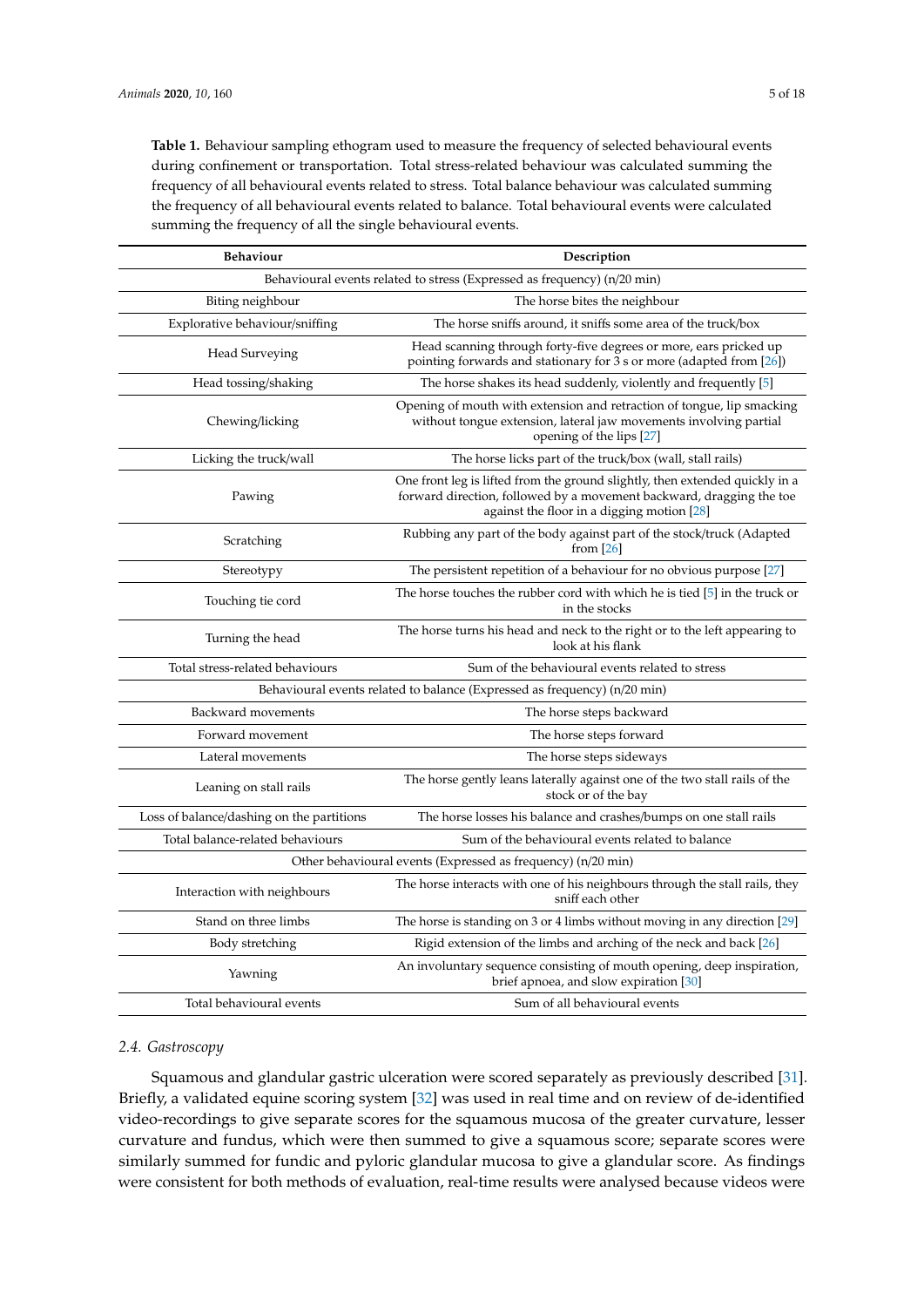missing or of inadequate quality for 11 examinations. Assessors were blinded to transport conditions and, for video analysis, to transportation vs confinement.

#### *2.5. Haematology and Serum Biochemistry*

Routine haematology and serum biochemistry parameters were determined as previously described [\[7\]](#page-15-2). Serum cortisol concentration was determined by radioimmunoassay (RIA) using the ImmunChemTM Cortisol 125 kit (MP Biomedicals, LLC, Orangeburg, NY, USA).

#### *2.6. Statistical Analysis*

All analyses were performed using SAS (SAS, version 9.4, 2018, Cary, NC, USA). For all statistical analyses, a *p*-value < 0.05 was considered significant.

#### 2.6.1. Effect of Confinement and Transport Conditions on Behavioural Parameters

As shown in Table [1,](#page-4-0) the frequency of each of identified behaviour in the ethogram during the 20 min observation window was recorded. None of the horses showed stereotypical behaviour; standing on three limbs and body stretching behaviours were observed only during confinement. Consequently, those behaviours were excluded in further analysis. Yawning and chewing/licking were not always visible during transportation and consequently were also excluded in further analysis. Total stress-related behaviour was calculated by summing the frequency of all behavioural events related to stress; total balance behaviour was calculated by summing the frequency of all behavioural events related to balance; total behavioural events were calculated by summing the frequency of all the single behavioural events recorded. All data were explored initially using summary statistics and normal distribution of all quantitative data was checked using the Anderson-Darling test. The effects of the three different feeding managements (feeding 12 h, 6 h or 1 h before loading) on behavioural data was tested using PROC mixed procedure and, because none of the models were significant, this factor was excluded in further analysis. Behavioural data were further analysed by three mixed linear models using PROC mixed procedure and each behavioural observation was analysed as a separate outcome variable. The first model evaluated treatment (transportation vs. confinement), hour (first, second to twelfth hour) and their interaction as fixed effects, with horse and replicate (day 1, day 2) as random factors. The second model compared space (stocks, single or wide bays) as a fixed factor, with horse, position (stocks, rear or forward facing) and replicate (day 1, day 2) as random factors. A third model was developed to identify behavioural differences due to the position (stocks vs. rear or forward facing) as a fixed factor, with horse, space (stocks, single and wide bays) and replicate (day 1, day 2) as random factors. A Tukey test was used as for post-hoc testing.

#### 2.6.2. Effects of Transport Conditions on Clinical, Laboratory and Gastroscopy Findings

The number of horses used in the present study was based on power analysis using previous results which suggested that  $n = 6$  horses (the minimum sub-set in the experimental design) was sufficient to discriminate minimum differences in mean results of creatinine kinase, cortisol and gastric pH observed in similar studies [\[7\]](#page-15-2). Clinical, laboratory and gastroscopy data were analysed using PROC mixed procedure with treatment (transportation vs. confinement), time (T0, T1) and their interaction as fixed effects, with horse and replicate (day 1, day 2) as random factors, and each variable as a separate outcome. Clinical, laboratory and gastroscopy data were further analysed by two mixed linear models using PROC mixed procedure and each finding was analysed as a separate outcome variable. The first models were developed using space (single vs. wide bays), the time of sampling (T0, T1) and the interaction space\*time as a fixed factors, with horse, position (rear and forward facing) and replicate (day 1, day 2) as random factors. The second model was developed using the position (rear or forward facing), time (T0, T1) and the interaction position  $\times$  time as a fixed factor, with horse, space (single and wide bay) and replicate (day 1, day 2) as random factors. A Tukey test was used as for post-hoc testing.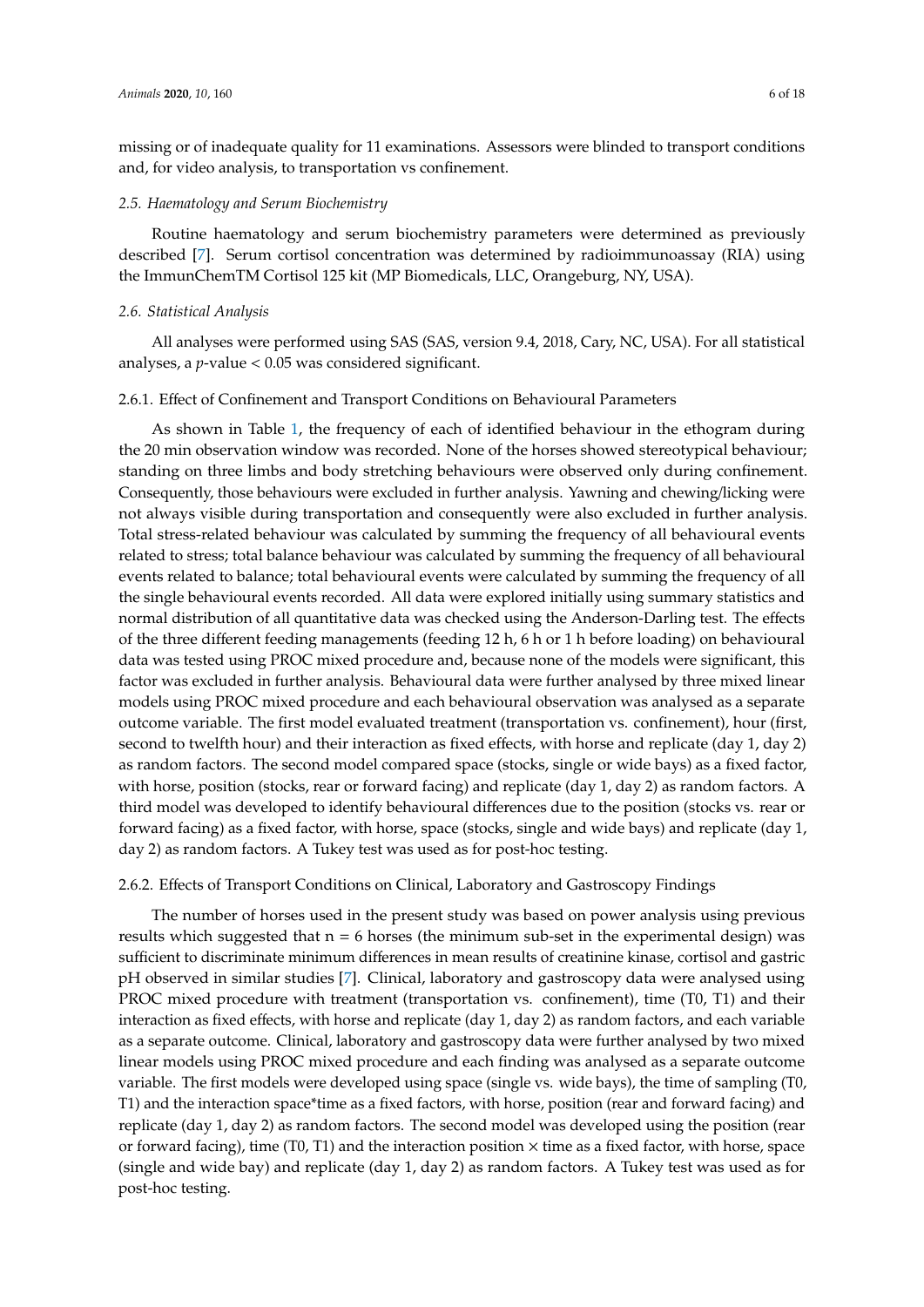#### 2.6.3. Associations among Behavioural, Clinical, Haematological, and Gastroscopy Parameters

Pearson correlations were calculated among behavioural, clinical, haematological and gastroscopy parameters. The behavioural parameters were expressed as the sum of the behaviour measured during the 12 h of confinement/journey. Clinical parameters, serum cortisol, haematological and serum biochemistry analytes were expressed as the difference between pre and post confinement/transportation results (T1–T0). Gastroscopy findings (i.e., squamous ulceration scores and glandular ulceration scores) were those recorded at the end of confinement/transportation  $(T1)$ . Associations with a significant  $\Gamma$ Pearson correlation ( $p < 0.05$ ) were further investigated using univariate logistic regression analysis with a squamous ulcer score of  $\frac{1}{2}$ with clinically significant equine squamous gastric ulcer disease (ESGUS, defined as horses with a squamous ulcer score of  $\geq$ 3 in any single location and/or a summed score of  $\geq$ 5) as the binary outcome.

## **3. Results 3. Results**

### *3.1. E*ff*ect of Confinement and Transport Conditions on Behavioural Parameters 3.1. Effect of Confinement and Transport Conditions on Behavioural Parameters*

Horses were very quiet during confinement. The average total behaviour, the summed frequency Horses were very quiet during confinement. The average total behaviour, the summed of the identified behaviours counted during the 20 minutes' observation window over the 12 h of confinement, was about 700 behaviours/240 min (min 456, max 1457), fewer than 3 behaviours per minute. There were periods where horses were resting on three legs, showing a position and demeanour typical of sleep (i.e., neck below wither height, relaxation of the low lip, semi closure of both eyes, standing on three or four legs). Some horses lost their balance during sleeping, which was the only occasion this behaviour was observed during confinement. Sleeping periods were more often observed between 20:00 h and 22:00 h and between 12:00 h and 4:00 h. After a period of sleeping, horses typically exhibited body stretching. In contrast, horses during transport did not show any behaviours consistent with sleeping; they did not rest on three legs or stretch their body. At approximately 3300 events per 240 min (min 1795, max 5118), almost a behaviour every 4 s, the frequency of total behavioural events was greatly increased during transport. Figure [3](#page-6-0) shows how the frequency of key behaviour recorded varied during the 12 h of confinement/transportation.

<span id="page-6-0"></span>

and confinement (black). Results are shown as mean and standard error. **Figure 3.** Frequency (n/20 min) of key behavioural parameters during the 12 h of transportation (blue)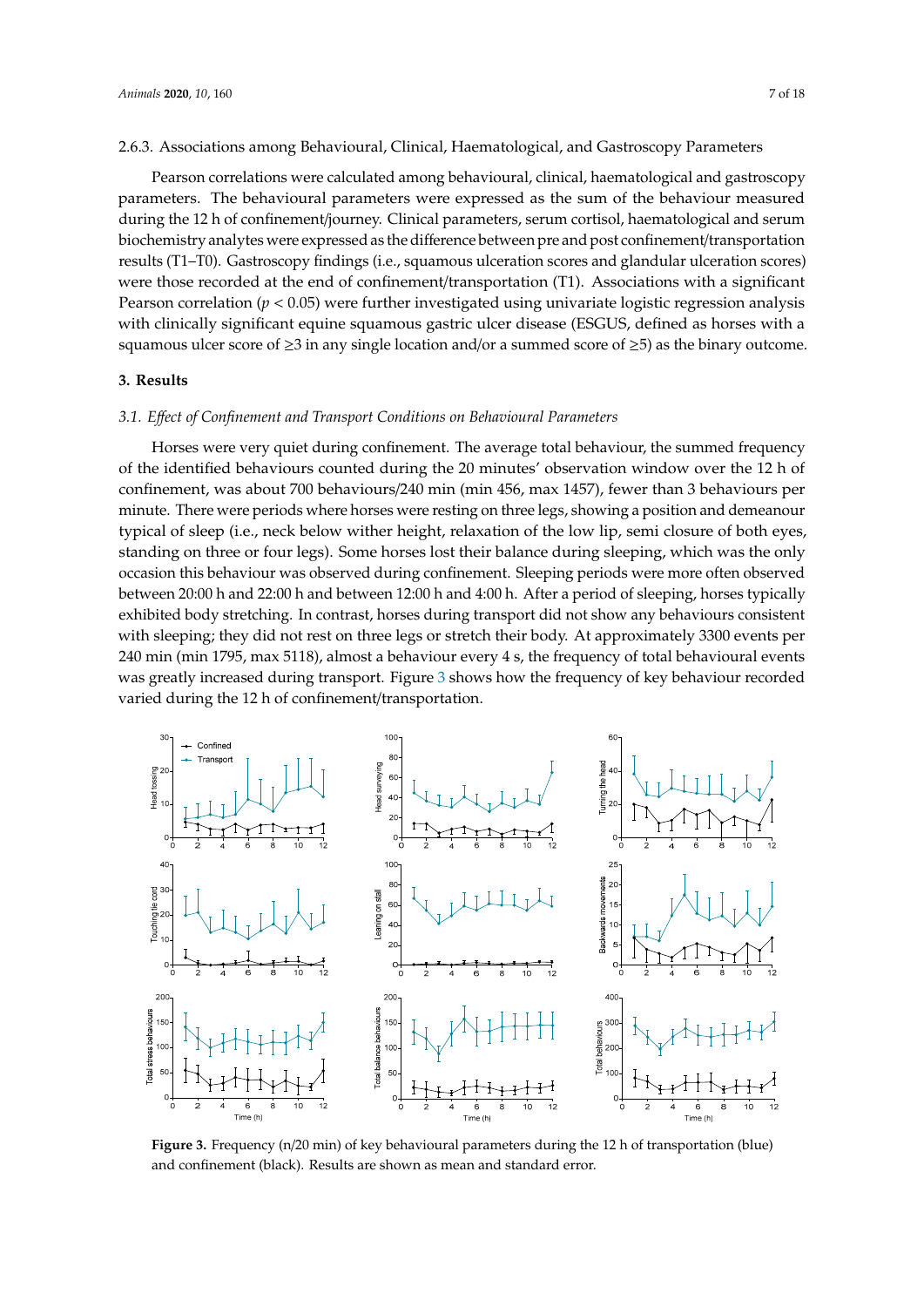Transportation was associated with increased frequency of head-tossing  $(p = 0.002)$ , head surveying  $(p < 0.001)$ , turning the head  $(p < 0.001)$ , touching the cord  $(p = 0.0001)$ , leaning on the partitions (P=0.001), total balance behaviours (*p* = 0.008), total stress behaviours (*p* < 0.001) and total behavioural events ( $p = 0.008$ ) in comparison with confined horses. In particular, leaning on the partitions, touching the tie cord, head surveying, total stress, total balance and total behaviour were consistently higher throughout the observation period. For confined horses, significant variation due to hours of confinement was evident only for turning the head (12th h vs. 4th–8th–10th–11th h), total stress (1st vs. 3rd–8th and 11th h) and total behaviour (1st and 12th h vs. 3rd–8th and 11th h); whereas in transported horses, a significant variation due to hours of journey was evident for all the studied behaviour except scratching, head tossing, lateral movements and licking the truck. A significant interaction between hours and treatment (confinement vs transportation) was observed for backward movements (*p* = 0.04) and head surveying  $(p = 0.026)$  (Table S1).

The effects of space (single or wide bay) and position (rear or forward facing) were compared with observations from horses confined in reproductive stocks (Table [2;](#page-7-0) Table [3,](#page-8-0) respectively). Horses travelling in wide bays showed less leaning on the stall, less loss of balance, and fewer backward, and total balance movements in comparison with horses travelling in single bays. Horses travelling in single bays also showed more biting, head tossing, touching the tie cord and turning the head behaviour in comparison with horses travelling in wide bays and in confinement. Overall, horses travelling in single bays showed the highest frequency of total balance and total behaviour in comparison with horses both in wide bays and stocks. There was no difference in stress behaviours in single or wide bays, but the frequency of stress-related behaviour was least in stocks (Figure [4\)](#page-8-1).

| <b>Behaviour</b>           | Single Bay                    | Wide Bay                      | <b>Stock</b>                 | <i>p</i> Value |
|----------------------------|-------------------------------|-------------------------------|------------------------------|----------------|
| Backward movement          | $14.9 \pm 4.9$ <sup>A</sup>   | $5.2 \pm 5.1$ <sup>B</sup>    | $4.3 \pm 6.8$ A,B            | 0.002          |
| Biting                     | $4.1 \pm 0.7$ <sup>A</sup>    | $0 \pm 1.1^{\text{B}}$        | $0 \pm 0.8$ <sup>B</sup>     | < 0.001        |
| Explorative behaviour      | $1.2 \pm 0.7$                 | $2.6 \pm 0.8$                 | $2.1 \pm 0.9$                | ns             |
| Forward movements          | $13.7 \pm 5.6$ <sup>A</sup>   | $4.0 \pm 5.8$ <sup>B</sup>    | $4.9 \pm 7.7$ A,B            | 0.007          |
| Scratching                 | $2.4 \pm 0.5$                 | $1.8 \pm 0.9$                 | $1.9 \pm 0.6$                | ns             |
| Head surveying             | $35.5 \pm 3.5$ <sup>A</sup>   | $43.1 \pm 5.4$ <sup>A</sup>   | $6.9 \pm 3.7$ <sup>B</sup>   | < 0.001        |
| Head tossing               | $10.1 \pm 1.4$ <sup>A</sup>   | $7.7 \pm 2.2$                 | $4.3 \pm 1.5$ <sup>B</sup>   | 0.006          |
| Interaction                | $9.8 \pm 3.2$                 | $8.5 \pm 3.6$                 | $4.47 \pm 4.2$               | ns             |
| Lateral movements          | $38.3 \pm 10.9$               | $38.3 \pm 11.2$               | $8.3 \pm 15.3$               | ns             |
| Leaning on the stall rails | $62.9 \pm 3.6$ <sup>A</sup>   | $43.0 \pm 5.5$ <sup>B</sup>   | $2.5 \pm 3.7^{\circ}$        | < 0.001        |
| Licking                    | $21.9 \pm 6.4$                | $16.8 \pm 6.7$                | $2.5 \pm 8.8$                | ns             |
| Loss of balance            | $19.9 \pm 5.2$ A,a            | $6.6 \pm 5.4$ <sup>B</sup>    | $0 + 7.2^{\circ}$            | < 0.001        |
| Pawing                     | $0.5 \pm 0.5$                 | $1.1 \pm 0.7$                 | $1.1 \pm 0.5$                | ns             |
| Touching the tie cord      | $17.1 \pm 2.4$ <sup>A</sup>   | $10.9 \pm 3.6$ <sup>a</sup>   | $0 \pm 2.5$ <sup>B,b</sup>   | < 0.001        |
| Turning the head           | $27.6 \pm 3.9$ <sup>A</sup>   | $28.1 \pm 5.9$                | $17.7 \pm 4.0$ <sup>B</sup>  | < 0.001        |
| Total behaviour            | $278.5 \pm 21.5$ <sup>A</sup> | $217.5 \pm 24.7$ <sup>B</sup> | 59.1 $\pm 28.7$ C            | < 0.001        |
| Total stress               | $119.0 \pm 7.2$ <sup>A</sup>  | $112.2 \pm 10.2$ <sup>A</sup> | $35.6 \pm 7.3$ <sup>B</sup>  | < 0.001        |
| Total balance              | $148.7 \pm 13.9$ <sup>A</sup> | $96.2 \pm 15.5$ <sup>B</sup>  | $18.2 \pm 18.7$ <sup>C</sup> | < 0.001        |

<span id="page-7-0"></span>**Table 2.** Effect of space (stocks, single or wide bays) on the studied behaviours. Data are expressed as the least square mean and standard error (SE) of the number of observed behavioural events, with *p*-value determined by linear mixed model and Tukey post-hoc testing. Means with different superscript differ significantly (A, B, C, *p* < 0.01; a, b, *p* < 0.05).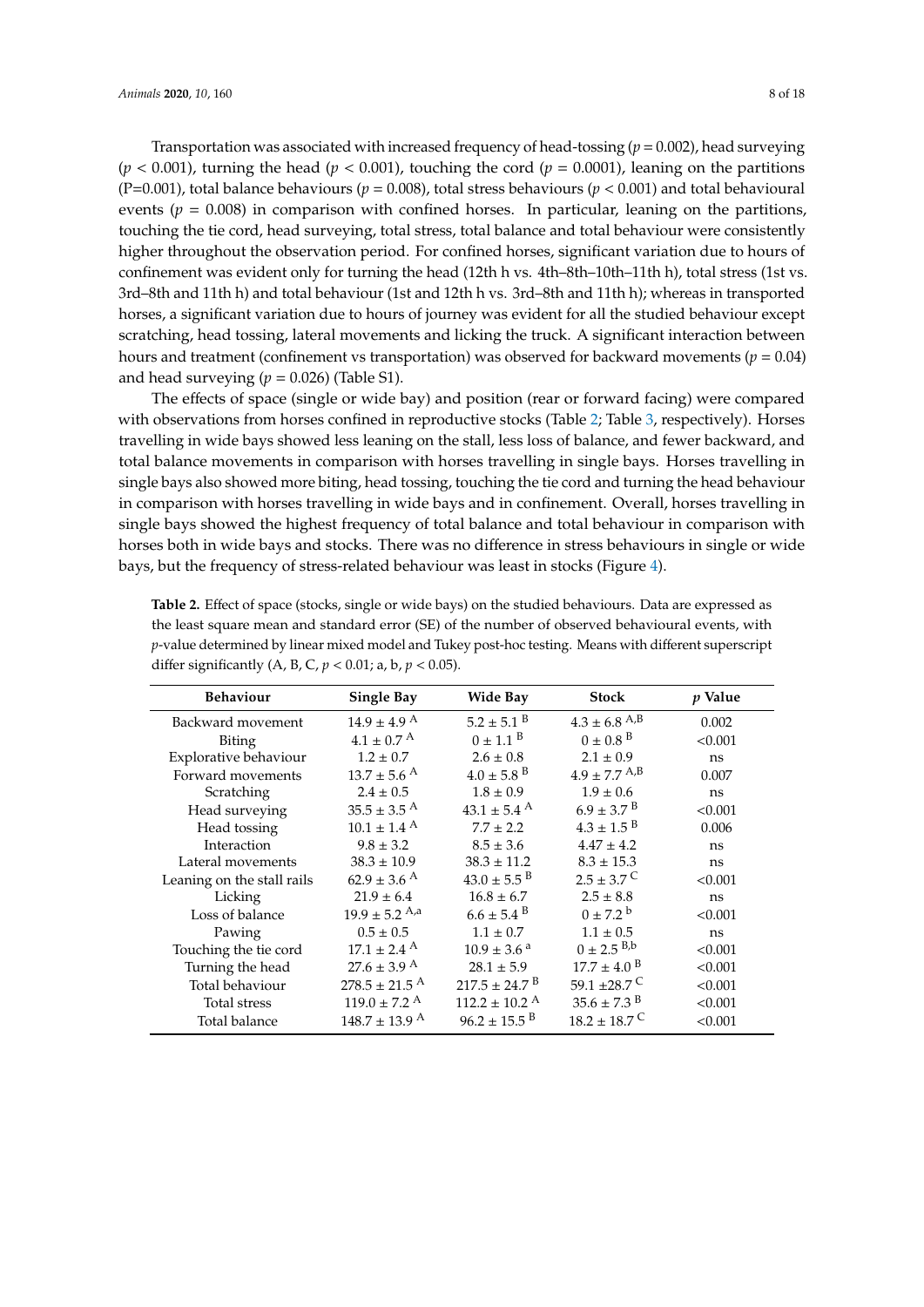<span id="page-8-0"></span>**Table 3.** The effect of positioning (rear- and forward-facing and stock) on observed behaviours. Data are expressed as the least square mean and standard error (SE), with *p*-value determined by linear mixed model and Tukey post-hoc testing. Means with different superscript differ significantly (A, B, C, *p* < 0.01; a, b, *p* < 0.05).

| $5.3 \pm 4.8$ <sup>A</sup><br>$15.1 \pm 4.9$ <sup>B</sup><br>$4.3 \pm 6.7$<br>Backward movement<br>$2.1 \pm 2.2$<br>$1.9 \pm 2.1$<br>$0.1 \pm 3.0$<br>Biting<br>$2.6 \pm 0.8$<br>$1.3 \pm 0.8$<br>Explorative behaviour<br>$2.1 \pm 1.0$<br>$3.6 \pm 4.7$ <sup>A</sup><br>$14.5 \pm 4.8$ <sup>B</sup><br>Forward movements<br>$4.8 \pm 6.6$<br>$2.4 \pm 0.6$<br>$2.0 \pm 0.7$<br>$1.8 \pm 0.6$<br><b>Scratching</b><br>$36.1 \pm 4.3$ <sup>A</sup><br>$7.8 \pm 4.7$ <sup>B</sup><br>$39.6 \pm 4.1$ <sup>A</sup><br>Head surveying<br>$9.5 \pm 1.4$ <sup>A</sup><br>$9.2 \pm 1.7$ <sup>A</sup><br>$4.1 \pm 1.5^{B}$<br>Head tossing<br>$6.4\pm1.3$ $^{\rm A,a}$<br>$4.1 \pm 1.3$ A,b<br>$12.2 \pm 1.4$ <sup>B</sup><br>Interaction | <i>p</i> -Value |
|-----------------------------------------------------------------------------------------------------------------------------------------------------------------------------------------------------------------------------------------------------------------------------------------------------------------------------------------------------------------------------------------------------------------------------------------------------------------------------------------------------------------------------------------------------------------------------------------------------------------------------------------------------------------------------------------------------------------------------------|-----------------|
|                                                                                                                                                                                                                                                                                                                                                                                                                                                                                                                                                                                                                                                                                                                                   | < 0.001         |
|                                                                                                                                                                                                                                                                                                                                                                                                                                                                                                                                                                                                                                                                                                                                   | ns              |
|                                                                                                                                                                                                                                                                                                                                                                                                                                                                                                                                                                                                                                                                                                                                   | ns              |
|                                                                                                                                                                                                                                                                                                                                                                                                                                                                                                                                                                                                                                                                                                                                   | < 0.001         |
|                                                                                                                                                                                                                                                                                                                                                                                                                                                                                                                                                                                                                                                                                                                                   | ns              |
|                                                                                                                                                                                                                                                                                                                                                                                                                                                                                                                                                                                                                                                                                                                                   | < 0.001         |
|                                                                                                                                                                                                                                                                                                                                                                                                                                                                                                                                                                                                                                                                                                                                   | < 0.001         |
|                                                                                                                                                                                                                                                                                                                                                                                                                                                                                                                                                                                                                                                                                                                                   | 0.000           |
| $8.0 \pm 2.1$ C<br>$26.8 \pm 2.1$ <sup>A</sup><br>$48.9 \pm 2.4$ <sup>B</sup><br>Lateral movements                                                                                                                                                                                                                                                                                                                                                                                                                                                                                                                                                                                                                                | < 0.001         |
| 51.1 $\pm$ 9.3 <sup>A</sup><br>$56.2 \pm 9.2$ <sup>A</sup><br>$1.2 \pm 12.4$ <sup>B</sup><br>Leaning on the stall rails                                                                                                                                                                                                                                                                                                                                                                                                                                                                                                                                                                                                           | 0.001           |
| $25.9 \pm 2.8$ <sup>B</sup><br>$13.5 \pm 2.7$ <sup>A</sup><br>2.1 $\pm 3.4$ C<br>Licking                                                                                                                                                                                                                                                                                                                                                                                                                                                                                                                                                                                                                                          | < 0.001         |
| $8.3 \pm 6.5$ <sup>B</sup><br>$18.6 \pm 6.5$ <sup>A</sup><br>$0 \pm 9.2$<br>Loss of balance                                                                                                                                                                                                                                                                                                                                                                                                                                                                                                                                                                                                                                       | < 0.001         |
| $0.9 \pm 0.5$<br>$0.4 \pm 0.6$<br>$1.2 \pm 0.5$<br>Pawing                                                                                                                                                                                                                                                                                                                                                                                                                                                                                                                                                                                                                                                                         | ns              |
| $15.4 \pm 2.8$ <sup>A</sup><br>$0 \pm 3.3^{\circ}$<br>$14.3 \pm 3.1$ <sup>A</sup><br>Touching the tie cord                                                                                                                                                                                                                                                                                                                                                                                                                                                                                                                                                                                                                        | < 0.001         |
| $27.9 \pm 3.7$ <sup>A</sup><br>$28.1 \pm 3.4$ <sup>A</sup><br>$18.0 \pm 3.4$ <sup>B</sup><br>Turning the head                                                                                                                                                                                                                                                                                                                                                                                                                                                                                                                                                                                                                     | < 0.001         |
| $269.2 \pm 30.7$ <sup>B</sup><br>$230.7 \pm 30.4$ <sup>A</sup><br>57.8 $\pm$ 41.7 <sup>C</sup><br>Total behaviour                                                                                                                                                                                                                                                                                                                                                                                                                                                                                                                                                                                                                 | < 0.001         |
| $34.7 \pm 6.5$ <sup>B</sup><br>$115.2 \pm 6.5$ <sup>A</sup><br>$121.0 \pm 7.4$ <sup>A</sup><br>Total stress                                                                                                                                                                                                                                                                                                                                                                                                                                                                                                                                                                                                                       | < 0.001         |
| $135.2 \pm 27.1$ B <sub>,a</sub><br>$18.0 \pm 37.5^{\mathrm{b}}$<br>$109.4 \pm 26.9$ <sup>A</sup><br>Total balance                                                                                                                                                                                                                                                                                                                                                                                                                                                                                                                                                                                                                | 0.002           |

<span id="page-8-1"></span>

shown as mean (+) and median (horizontal line), quartile (box) and 95% confidence interval (whiskers), with significant differences between groups shown. Balance-related behaviours are blue, stress-related behaviours are orange, total behaviours are shown in grey. **Figure 4.** Effect of space (stocks, single or wide bays) on key behavioural characteristics. Results are

movements, interaction, and licking, but less loss of balance, than horses travelling in a rear-facing position. The frequency of total balance behaviours and total behaviour was higher in horses travelling facing forward than horses in a rear-facing position or during confinement. No differences in total stress behaviours were evident between rear or forward-facing horses, but horses showed more stress-related behaviour during transportation than during confinement (Figure 5). Horses travelling in a forward-facing position showed more backward, forward and lateral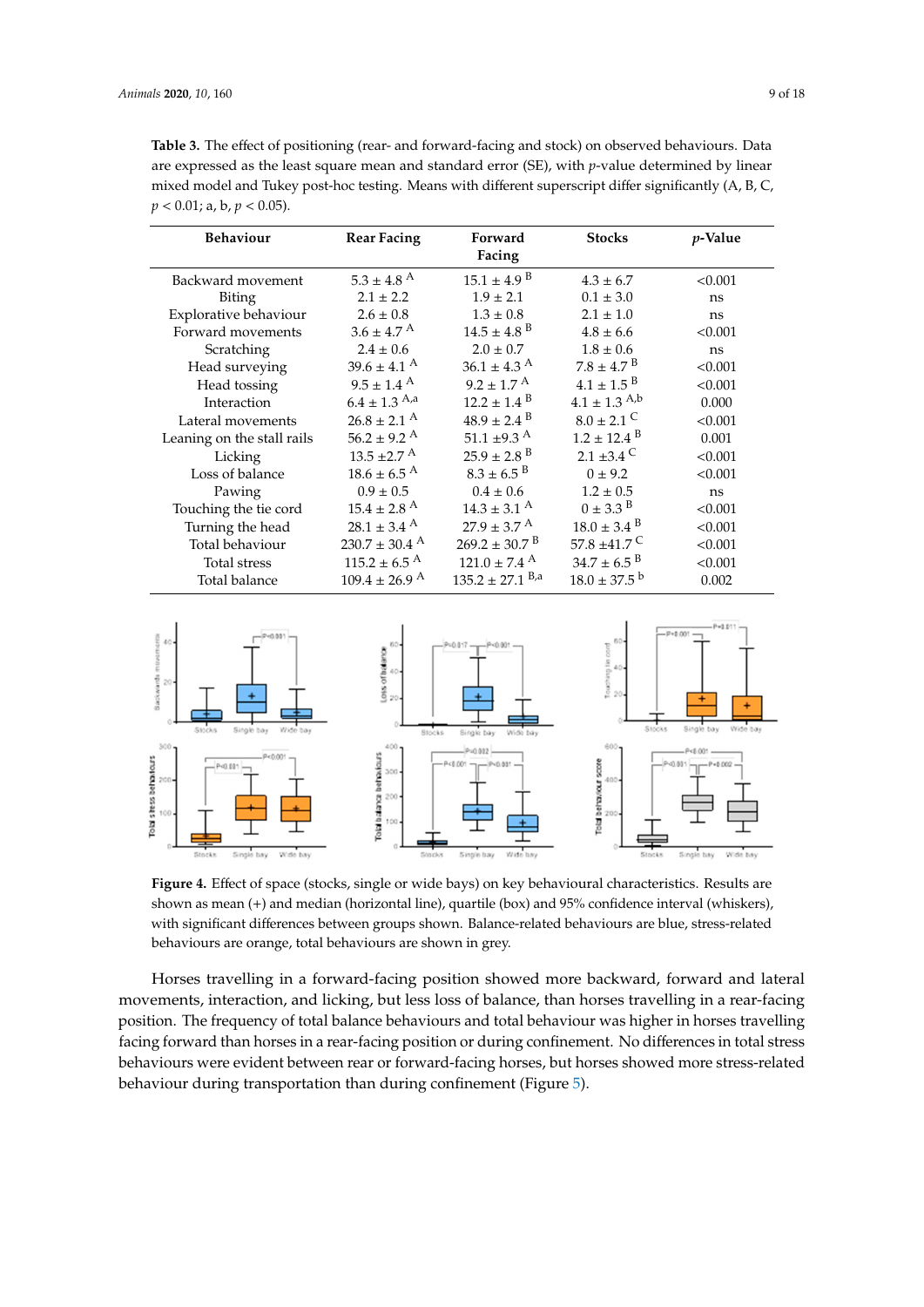<span id="page-9-0"></span>

Results are shown as mean (+) and median (horizontal line), quartile (box) and 95% confidence interval (whiskers), with significant differences between groups indicated. Balance-related behaviours are blue, stress-related behaviours are orange, total behaviours are shown in grey. **Figure 5.** Effect of direction of travel (stocks, forward or rear facing) on key behavioural characteristics.

## 3.2. Effects of Transport Conditions on Clinical, Laboratory and Gastroscopy Findings

Transportation was associated with increases in heart rate and rectal temperature, reduced biochemistry and with increased gastric squamous ulcer scores (Table S2). There was a significant interaction between time (T0 vs. T1) and space (single and wide bays) only on cortisol  $(p = 0.017)$ , white blood cell  $(p = 0.030)$  and neutrophil counts  $(p = 0.008)$  (Figure [6\)](#page-9-1). Differences between single and interaction between time (T0 vs. T1) and space (single and wide bays) only on cortisol (*p* = 0.017), wide bays were not significant at either time point. The direction of travel, time and their interaction and we significant at either time points the direction of the direction of the direction of the direction of the gastrointestinal borborygmi (decreased GI auscultation scores), changes in haematology and serum gastrointestinal borborygmi (decreased GI auscultation scores), changes in haematology and serum had no significant effect on any of the variables tested.

<span id="page-9-1"></span>

white blood cell and neutrophil counts. Results are shown as mean (+) and median (horizontal line), quartile (box) and range (whiskers), with all data points shown. **Figure 6.** Effect of the interaction between space (single or wide bays) and time (T0, T1) on cortisol,

#### **Figure 6.** Effect of the interaction between space (single or wide bays) and time (T0, T1) on cortisol,  $s$ blood cell and  $r$  and  $r$  and  $r$  and  $r$  and  $r$  are shown as  $r$  and  $r$  and  $r$ quartile (box) and range (whiskers), with all data points shown. *3.3. Associations between Behavioural, Clinical and Gastroscopy Parameters*

Significant correlations between observed behaviours and clinical parameters are presented in with behaviours relating to movement (lateral movement, leaning, loss of balance and total balance behaviours) or stress (licking, head surveying and total stress behaviour), and to the total behaviour score. Changes in rectal temperature after transportation were related to lateral movements, leaning, loss of balance, licking, interaction and head surveying. Weaker, but significant, associations were evident between stress behaviours and the change in GI activity score, such that horses exhibiting the Table 4. Changes in heart rate after transportation or confinement (T1–T0) were positively correlated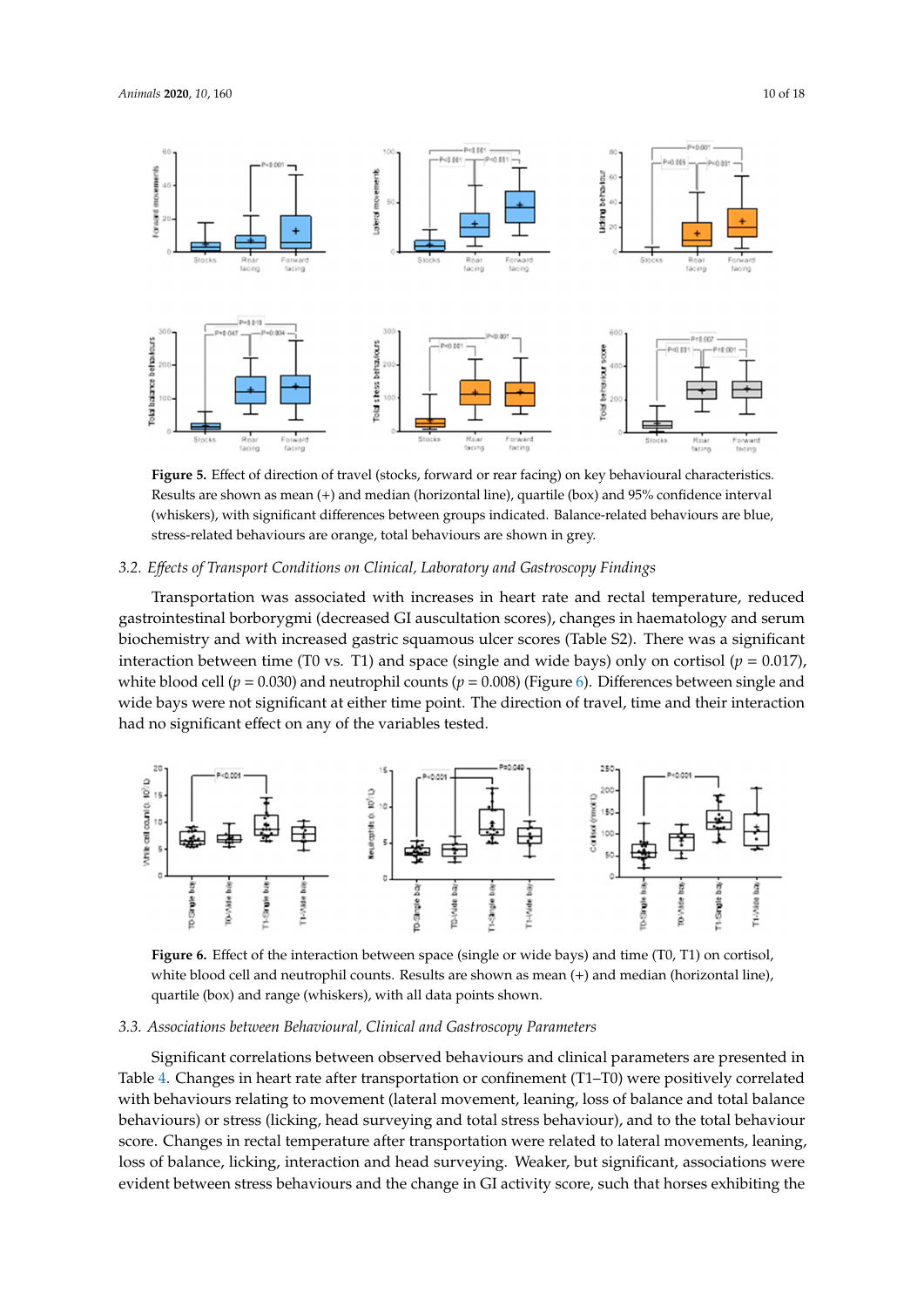greatest decrease in gastrointestinal borborygmi exhibited more frequent interactions, licking and total stress behaviours. Observed changes in CK were correlated positively with leaning and total balance, total stress and total behaviour scores; changes in AST were correlated positively with behaviours relating to movement (lateral movement, leaning, loss of balance and total balance behaviours) or stress (licking, head surveying, touching the cord, pawing, turning the head and total stress behaviour), and to the total behaviour score. Changes in cortisol were not associated with observed behaviours. The severity of squamous ulceration evident after transportation (T1) was positively correlated with leaning on partitions, loss of balance, licking, head surveying, total stress behaviours, total balance behaviours, and total behaviour; and a weak negative association was observed with head tossing. Contrariwise, the severity of glandular ulceration evident at T1 was correlated with none of the behavioural parameters.

| <b>Behavioural</b><br>Parameters | $\triangle$ HR             | $\triangle$ RT             | Decrease in GI<br><b>Activity Score</b> | $\Delta$ CK                | $\Delta$ AST               | T1 SQ Score                 |
|----------------------------------|----------------------------|----------------------------|-----------------------------------------|----------------------------|----------------------------|-----------------------------|
| Lateral<br>movement              | $p = 0.001$<br>$r = 0.524$ | $p = 0.015$<br>$r = 0.399$ |                                         |                            | $p = 0.041$<br>$r = 0.357$ | $p = 0.056$<br>$r = 0.32$   |
| Leaning                          | $p = 0.002$<br>$r = 0.587$ | p < 0.001<br>$r = 0.692$   |                                         | $p = 0.040$<br>$r = 0.357$ | $p = 0.000$<br>$r = 0.611$ | p < 0.001<br>$r = 0.544$    |
| Loss of<br>balance               | p < 0.001<br>$r = 0.590$   | p < 0.001<br>$r = 0.762$   |                                         |                            | p < 0.001<br>$r = 0.630$   | p < 0.001<br>$r = 0.704$    |
| Licking                          | $p = 0.004$<br>$r = 0.468$ | $p = 0.001$<br>$r = 0.525$ | $p = 0.009$<br>$r = 0.426$              |                            | $p = 0.004$<br>$r = 0.479$ | $p = 0.016$<br>$r = 0.398$  |
| Interaction                      |                            | $p = 0.044$<br>$r = 0.337$ | $p = 0.013$<br>$r = 0.408$              |                            |                            |                             |
| Head<br>surveying                | $p = 0.002$<br>$r = 0.486$ | p < 0.001<br>$r = 0.572$   |                                         |                            | $p = 0.005$<br>$r = 0.469$ | $p = 0.046$<br>$r = 0.335$  |
| Head tossing                     |                            |                            |                                         |                            |                            | $p = 0.026$<br>$r = -0.372$ |
| <b>Total stress</b><br>behaviour | p < 0.001<br>$r = 0.657$   |                            | $p = 0.009$<br>$r = 0.427$              | $p = 0.040$<br>$r = 0.353$ | p < 0.001<br>$r = 0.718$   | $p = 0.010$<br>$r = 0.424$  |
| Total balance<br>behaviour       | $p = 0.001$<br>$r = 0.595$ |                            |                                         | $p = 0.043$<br>$r = 0.349$ | $p = 0.000$<br>$r = 0.571$ | $p = 0.001$<br>$r = 0.509$  |
| Total<br>behaviour               | p < 0.001<br>$r = 0.675$   |                            |                                         | $p = 0.027$<br>$r = 0.383$ | p < 0.001<br>$r = 0.705$   | $p = 0.001$<br>$r = 0.515$  |

<span id="page-10-0"></span>**Table 4.** Pearson correlations between the sum of the behavioural events recorded during transport and confinement, and observed changes (∆, T1–T0) in heart rate (HR), rectal temperature (RT) GI activity scores, CK and AST concentrations, and summed squamous ulcer scores at T1 (after confinement/journey). Results are expressed as r- and *p*-values.

In the univariate logistic model, loss of balance and changes in HR and RT were the only predictive variables which proved to be associated with a clinical ESGD (Table S3). For a unit increase in HR, RT, or loss of balance, the odds in favour of developing ESGD increased by a factor of 1, 5.4 and 1, respectively (Table [5\)](#page-11-0).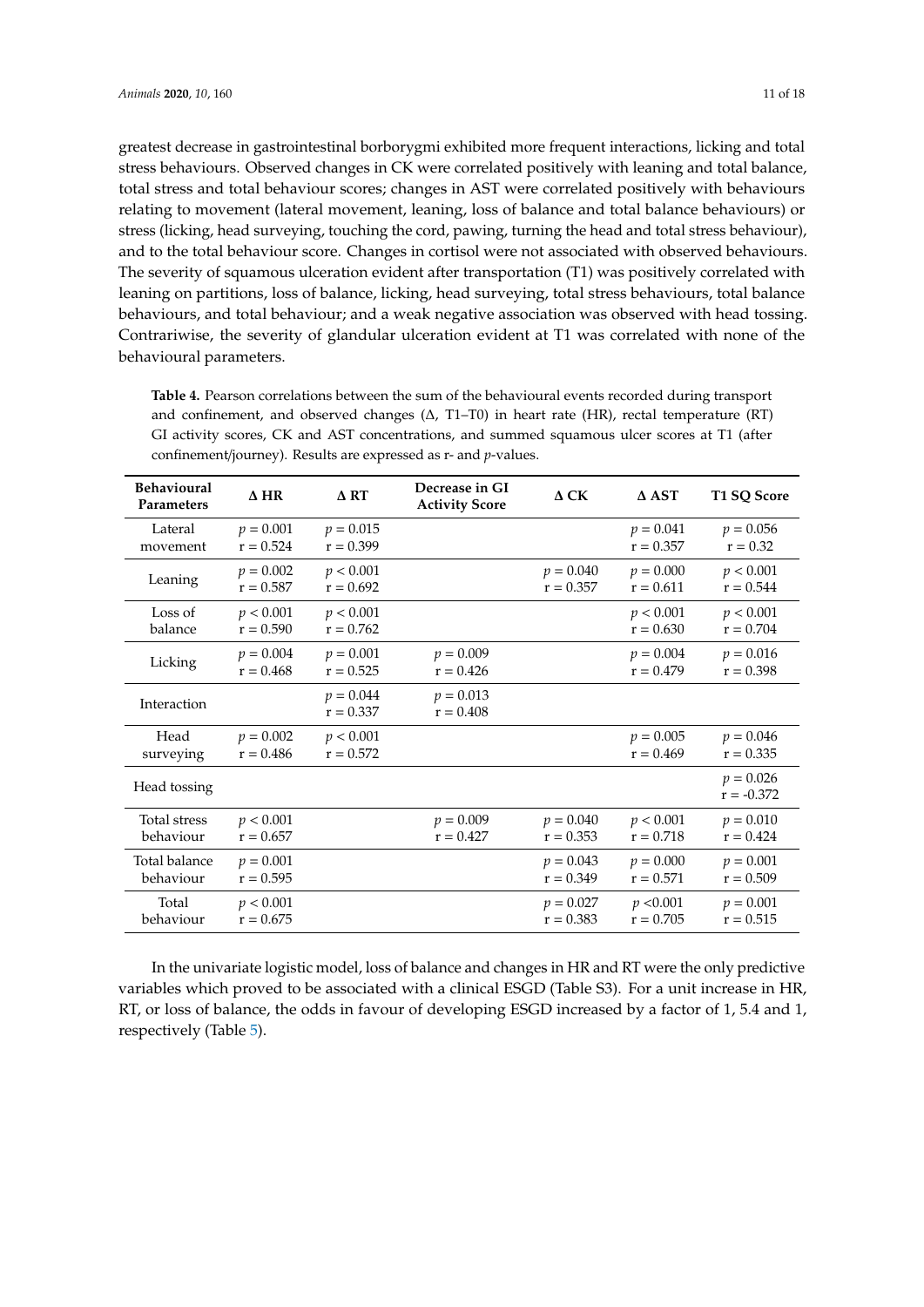<span id="page-11-0"></span>**Table 5.** Results of univariate regression analysis between clinical equine squamous glandular disease (ESGD, defined as horses with a squamous ulcer score ≥3 in any single location and/or a summed score ≥5 after transportation) as the binary outcome, loss of balance, changes in heart rate (HR) and changes in rectal temperature (RT) before and after transportation or confinement. Data were collected from confined ( $n = 12$ ) and transported horses ( $n = 26$ ).

| Variable        | Estimate | <b>SE</b> | OR  | 95% CI         |       |
|-----------------|----------|-----------|-----|----------------|-------|
| ΗR              | 0.071    | 0.03      | 1.0 | $1.01 - 1.14$  | 0.021 |
| RT              | 1.688    | 0.74      | 5.4 | $1.26 - 23.10$ | 0.023 |
| Loss of balance | 0.006    | 0.00      | 1.0 | $1.0 - 1.01$   | 0.031 |

Legend: SE: standard error; OR: odds ratio; CI: confidence interval.

#### **4. Discussion**

The current study compared behaviours in horses transported for 12 h with those observed in horses confined for a similar time period. The findings supported the main hypothesis that behaviours relating to stress and balance occurred more frequently in transported horses than in confined horses, and horses transported in a rear-facing position and in a wider bay size showed less balance-related behaviour. In particular, horses travelling in a single bay showed a higher frequency of behavioural events (both related to stress and balance) and, after the journey, demonstrated increases in cortisol, neutrophils and WBC that were not observed in horses travelling in wider bays. These observations suggest that during 12 hours' transportation, rear-facing position and wider bays may reduce the impact of transport on horse health and welfare. The second hypothesis was partially supported, as balance-related behaviours, particularly loss of balance, were associated with the severity of gastric ulceration and the increase in muscle enzymes after transportation, while stress behaviours (licking and total stress behaviours) correlated with decreased gastrointestinal sounds but not with cortisol. Increases in heart rate and rectal temperature observed after transportation were also positively associated with balance and stress behaviours, and with the development of clinical ESGD in the univariate regression model. These findings suggest that behaviour in transit and physiological measurements after transportation might identify horses at risk for development of transport-related disease and, for the first time, this study documented the effects of space during a long journey on behaviour, health and physiological parameters. Adequate space allowance and rear-facing positioning would appear to facilitate better balance, but effects of bay size and direction of travel on stress behaviours and long-term outcomes were less clear and require further study.

Transportation is considered stressful because horses are confined in a small space [\[33,](#page-16-13)[34\]](#page-16-14). However, in our study, horses showed a different behavioural repertoire during confinement and transportation. Transportation was associated with increased head movements (head tossing, turning and surveying), as well as with increased touching of the tie cord, relative to behaviours observed during confinement. The observed head movements were interpreted as indicative of increased arousal (i.e., anxiety/vigilance/alert response). Touching the tie cord during transportation has been previously correlated with cortisol [\[5\]](#page-15-11), and it may be interpreted as a redirected behaviour [\[27\]](#page-16-7); the horse would like to do something else but instead starts touching the tie cord, which often is the only behaviour it is free to do. During transport, the horses repeatedly licked the surface in front of them. Licking in this manner may be considered as an oral stereotypy, because it was abnormal in its frequency and with no obvious purpose (there was no evidence that horses were seeking feed material or other substances such as salt). Both licking and touching the tie cord were behaviours observed infrequently during confinement and have been well characterised as indicators of stress [\[27\]](#page-16-7). Unfortunately, chewing/licking, another behaviour associated with stress [\[35\]](#page-16-15), was excluded from the current study because available camera angles inconsistently precluded continuous observation of these behaviours during transportation, and we cannot confirm previous results which licking was positively correlated with the time horses spent with the head in a upper position [\[5\]](#page-15-11). The high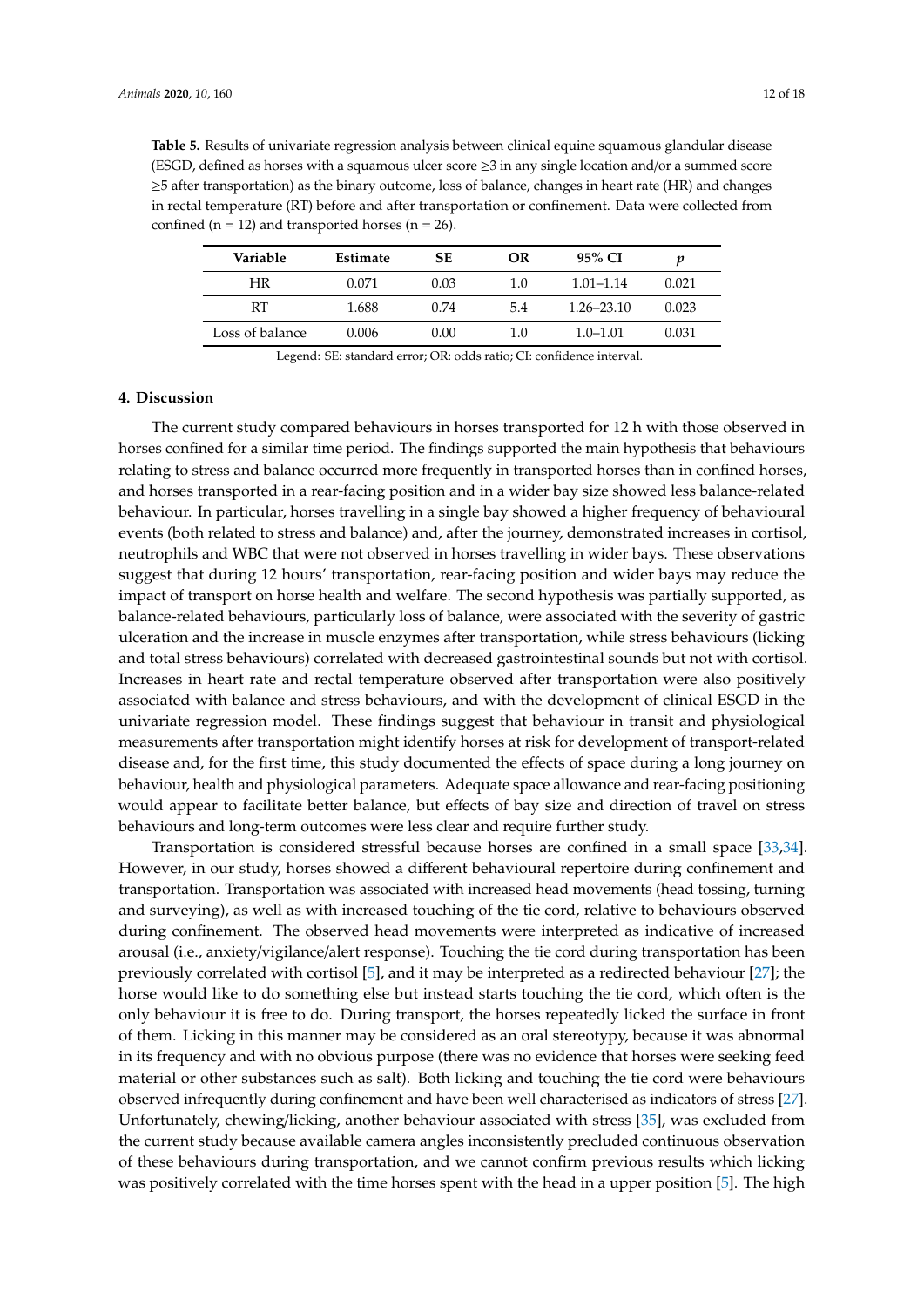frequency of behaviours related to stress and the high frequency of total behaviours, demonstrate that transportation was much more stressful than confinement for our horses, confirming that transport stress is multifactorial [\[36\]](#page-16-16). In our study, confined horses appeared to be able to keep their circadian pattern of sleeping, at least the standing sleep (low-wave sleep), intermittently. This was not possible for the horses during transportation. Overnight travel is recommended during summer to minimise the effects of high ambient temperatures, but there are currently no studies on the effects of sleep deprivation due to transport in horses. As sleep deprivation in other species has been associated with altered immune function [\[37\]](#page-16-17) and with impaired athletic performance [\[38](#page-16-18)[,39\]](#page-16-19), the physiological implications of travelling overnight warrant further evaluation.

As expected, transportation was associated with increased balance behaviours (learning on rails, forward, backwards and lateral movements) in comparison with confinement. It is well recognised that maintaining balance in a truck is difficult, causing an increase in muscle enzymes [\[25,](#page-16-5)[40\]](#page-16-20), and that factors like vehicle design, type of suspension, driver ability and type of road all have an effect on the horse's ability to balance with more or less effort [\[11](#page-15-5)[,41](#page-16-21)[,42\]](#page-16-22). The truck used in the current study was equipped with good suspension and a driver of many years of experience in live animal transportation, but the chosen route was a mix of minor and major roads, with straight and winding sections to mimic commercial transport routes. The variations of balance-related behaviour throughout the journey, in particular their decreased frequency during the third hour of transport, may therefore be related more on the type of road and route (a straight tract on a major road) than to other animal-related factors. Instead the high frequency of balance-related behaviour during the first and the last hour may be related to both route and arousal conditions. Horses can sense when they are close to their home range or stable and can get more restless during the last part of the trip. The horses tended to move more when aroused, a trend which was also evident during confinement, where the horses showed more turning the head, total stress and total behaviour during the first and the last hour and exhibited postures associated with increased arousal such as head elevation and pricking of the ears. The observed changes in haematological, blood biochemistry, cortisol concentrations and squamous ulcer scores observed in the current study were expected and are consistent with previous studies [\[7](#page-15-2)[,43](#page-17-0)[–45\]](#page-17-1), and may be explained by the higher arousal and difficulty of maintaining balance observed during transit in comparison with confinement.

The novelty of this study was the effects of space on the behaviour, health and welfare of the transported horses. Horses travelling in wider bays showed less balance-related movements, leaning less on the partitions and losing their balance less often, and less behaviour related to vigilance, possibly because their arousal was lower. Studies have demonstrated that horses experiencing loss of balance, scrambling, abrupt braking and cornering were more agitated and anxious during the journey, possibly due to fear of falling inside the trailer [\[46\]](#page-17-2). The recommended loading density for horses loaded in groups is  $y = (54.837) \times W^{0.325}$ , where  $y =$  density in kg/m<sup>2</sup> and W = average animal weight in kilograms, about 1.2 m<sup>2</sup> for a 500 kg horse [\[16\]](#page-15-8). However, the latter study considered slaughter horses and injuries as the only welfare outcome evaluated. Minimal space allowance for an adult horse during a long journey is 1.75 m<sup>2</sup> in Europe [\[19\]](#page-16-23), or 1.2 m<sup>2</sup> in Australia [\[20\]](#page-16-0). However, in many other countries minimal space allowance is not reported or a general and vague recommendation in line with the OIE regulation is provided (i.e., horses should have sufficient space to adopt a balanced position as appropriate to the climate and species transported) [\[47\]](#page-17-3). The most recent European guidelines on transport of slaughter horses, derived from a Delphi survey method, suggest that horses should be transported with 10 and 20 cm of total space between animal and partitions [\[48,](#page-17-4)[49\]](#page-17-5). This is the first study to report animal-based evidence suggesting that horses travelling in a wide bay of  $1.9 \text{ m}^2$  are better able to balance, minimising the implications of transport on behaviour, health and welfare. Thus, findings may be useful for updating standards related to the minimum space allowances required for horses during long journeys.

Facing away from the direction of travel has been recommended in the literature [\[12,](#page-15-6)[50,](#page-17-6)[51\]](#page-17-7). However, the majority of horse trailers and trucks are built to transport horses facing forward, and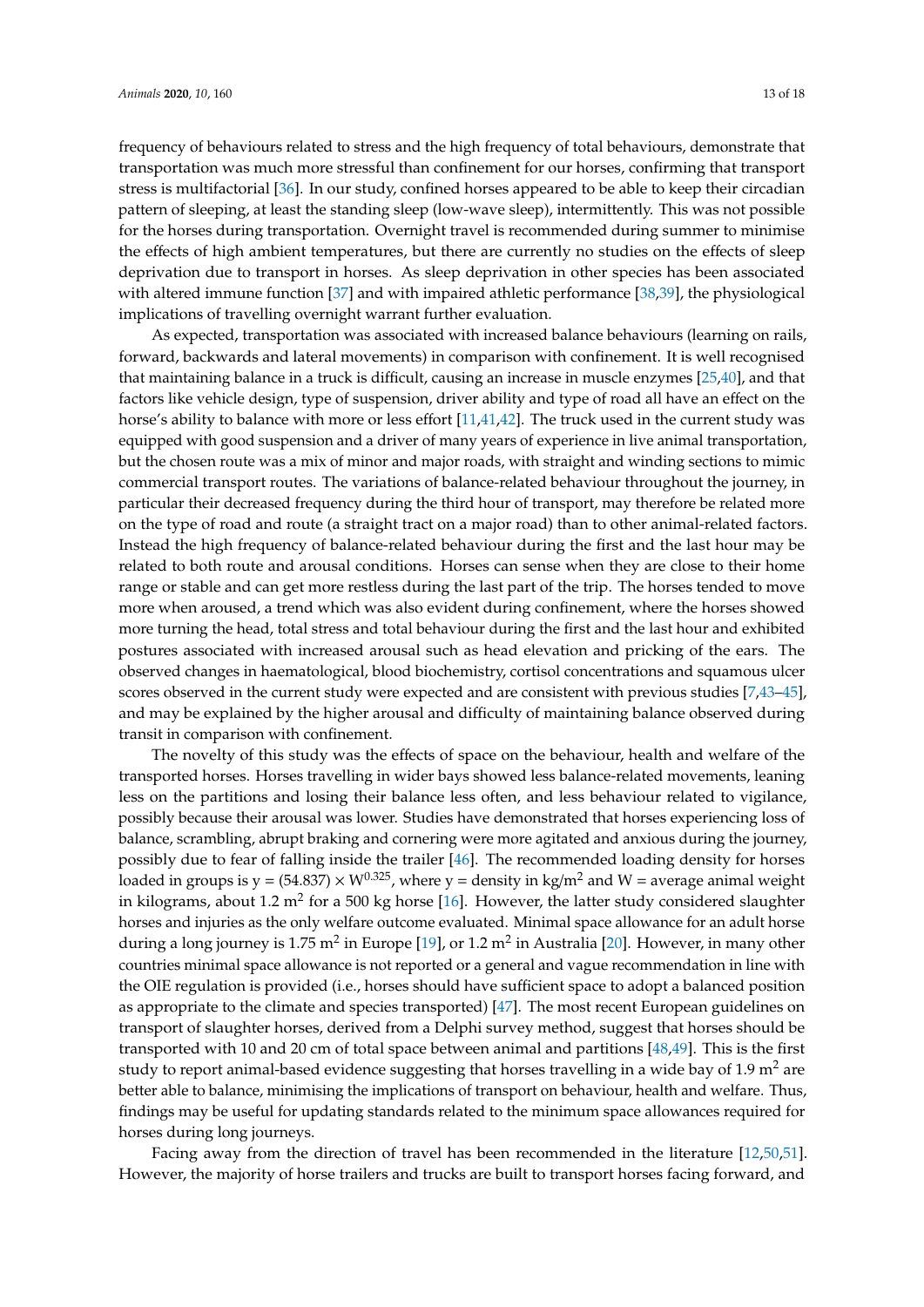results from available studies are conflicting. Rear facing has been previously reported to be associated with fewer impacts against the slides and ends of the trailers, less frequent loss of balance, fewer total behaviour and less balance movement [\[12](#page-15-6)[,15](#page-15-7)[,50](#page-17-6)[,52\]](#page-17-8). Smith et al. [\[51\]](#page-17-7) found that horses travelling untethered preferred to travel facing backward, and Kusunose et al. [\[53\]](#page-17-9) confirmed this preference, demonstrating that yearlings learn quickly that facing backwards is advantageous during transport. However, these differences were not observed in other studies, and it was reported that the preference in the direction of travel is individual and may be related to the past experience [\[54\]](#page-17-10). In the current study, rearward facing horses demonstrated fewer backwards, forwards and lateral movements and less total balance behaviour, as hypothesised. However, unexpectedly, rear-facing horses also demonstrated increased loss of balance in the current study. The latter results may be due to other factors, such as truck configuration, and therefore require clarification. Horses transported facing forwards demonstrated increased licking behaviour, increased interactions and total behaviour compared to rear facing and confined horses. This may be due to their difficulty maintaining balance which might increase anxiety and induce increased redirected behaviours and looking for a social calming effect. The fact that horses travelling facing the direction of travel are aroused is in line with the literature, where it was demonstrated that heart rate, HRV and salivary cortisol were higher in horses facing forward after a journey of short and middle duration [\[44\]](#page-17-11). The current study demonstrated no significant effects attributable to direction of travel on clinical parameters (heart rate, respiratory rate, rectal temperature, GI auscultation scores), haematology or serum biochemistry, plasma cortisol or gastric squamous or glandular ulcer scores. This may therefore suggest that direction of travel is important for the ability of horses to keep their balance and may minimise anxiety, but it is does not substantially affect health.

Correlations were observed between several behavioural parameters and physiological parameters measured in the current study. Changes in heart rate and in rectal temperature (i.e., the difference between values obtained prior to departure and on return from travel) were correlated with total stress behaviours, total balance behaviours and the total behaviour score. This may be due to the strong connection between behaviour, sympathetic system and thermoregulation [\[55\]](#page-17-12). Similarly, the correlations between frequency of stress behaviours, interaction and licking with decreased GI motility may suggest that these behaviours are associated with both increased sympathetic tone and, therefore, with decreased GI motility. It has been reported that transportation causes decreased gut sounds [\[5,](#page-15-11)[24\]](#page-16-4) and increased risk of colic, in particular colon impaction [\[56\]](#page-17-13); however, more studies on this relationship are needed. Importantly the severity of ESGD was associated with several balance behaviours, in particular loss of balance. Gastroscopic observations reported previously for these horses suggested that ulceration was likely due to contact between the squamous mucosa and alkaline gastric fluid, and it is likely that the increased loss of balance observed in the current study facilitated such contact. The severity of ESGD after transportation was also correlated with stress-related behaviour, head surveying, tossing and licking. Horses with gastric squamous ulceration tended to be more reactive to a novel test, spend more time away from the novel object, pawed more and tended to show oral stereotypy [\[57\]](#page-17-14). However, in the same paper, authors failed to demonstrate a difference in pain-related behaviour, heart rate, cortisol and other clinical parameters between horses with and without stomach ulcers. Similarly, we were not able to find any associations between glandular ulcers and behaviour, haematology or situations of travel. This might reflect the mild and clinically insignificant glandular lesions observed in the current study, or could be related to the difficult and still unclear aetiology of glandular ulcers [\[58\]](#page-17-15). We also failed to find associations between behaviour and haematology or biochemistry changes, or with transport conditions tested (width of bay or direction of travel). This was surprising, as it was hypothesised that increased stress behaviours would be associated with increased cortisol concentrations and increased movement with increased muscles enzymes. Our findings suggest that behavioural changes and non-invasive measures of autonomic balance such as heart rate or heart rate variability and GI motility might be more sensitive indicators of horses' response to transportation than haematology, biochemistry or endocrine parameters. Consequently, our study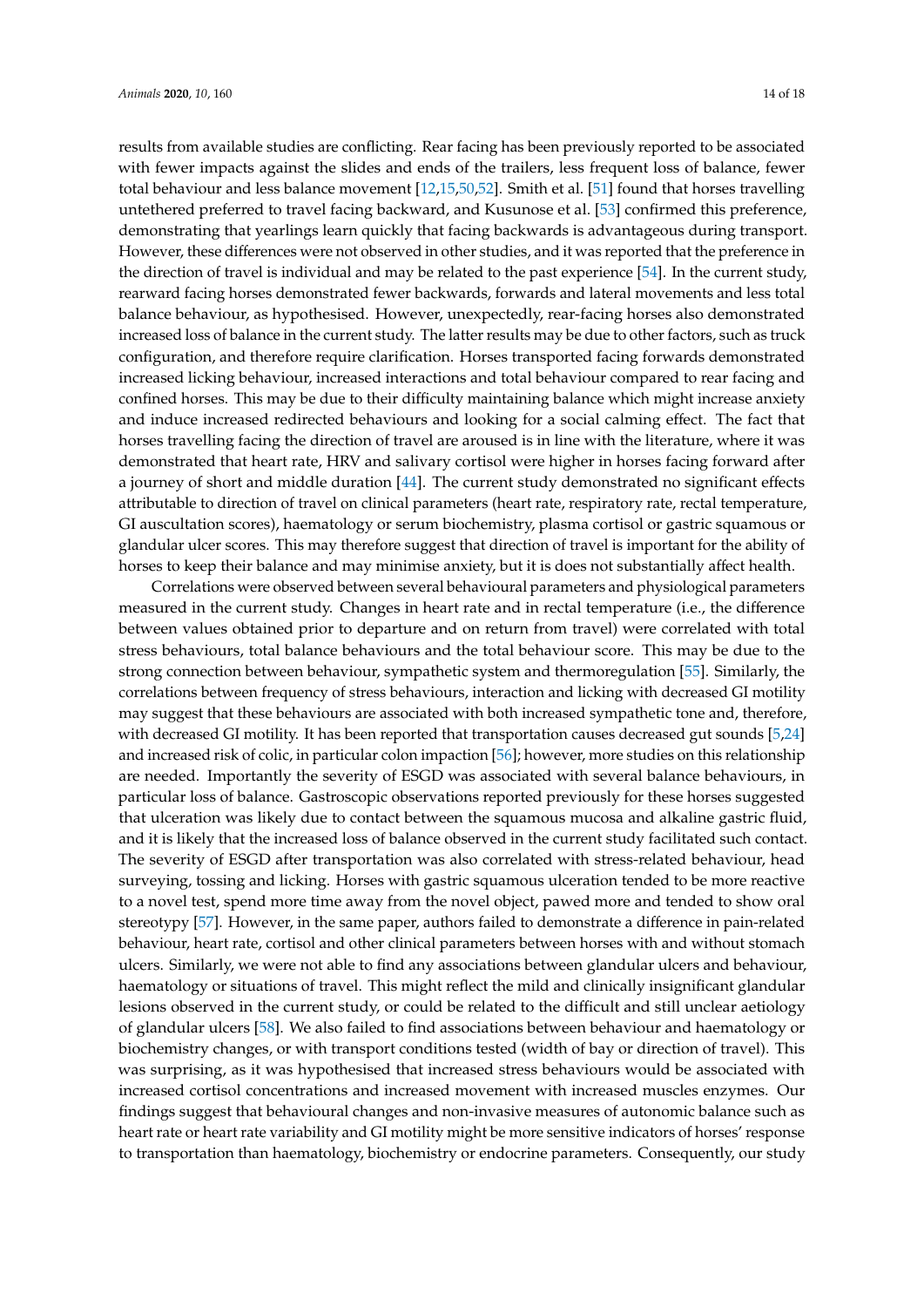suggests that monitoring behaviour and physiological responses in transit and after transportation are likely to identify horses that are at risk for transport-associated disease.

Our results need to be interpreted with caution, because the study was limited by several factors. First of all, the number of horses travelling in wide bays was lower than those travelling in single bays, due to restrictions in the configuration of the truck. The truck configuration also prevented a balanced study design relating to the number of horses travelling backwards and forwards. The preferences and travel history of each horse were unknown, and we were unable to control for this, for example by use of a repeated measures or cross-over study. The truck also had different compartments, and the first compartment, located over the trailer's connection to the prime mover, and where two horses were located in rear facing wide bays, was considered the least stable due to its height and the rotational forces during turning. Consequently, the configuration of the truck may have confounded our results, and the frequency of total balance behaviour reported by horses in wide bays and rear facing may be overestimated. Conversely, horses used in the confinement study and consequently fasted 12 h before the journey were all located in the two rear-most compartments. Random allocation into different compartments and bay sizes would have been a more desirable strategy, but this would have prevented other study outcomes. An equal number of horses used in confinement travelled forwards as backwards, and behaviours in this group were not significantly different from those observed in other horses, suggesting that feeding management prior to departure did not influence observed behaviours. Only a confinement/transportation of 12 h were tested, so our results may not be repeated in journeys of shorter duration. Finally, some behaviours, such as the frequency of yawning, chewing and lip smacking were not always visible during transportation and had to be excluded from the analysis. Notwithstanding those limitations, this study has reported behavioural changes associated with space allowance and direction of travel, and is the first study reporting the effects of a wider bay on behaviour and health of horses in comparison with single bay or confinement alone. As such, it has increased our knowledge of transport stress and how to mitigate it.

#### **5. Conclusions**

This study documented that travelling in a wide bay was advantageous for the horses, since they could balance better and demonstrated fewer anxiety-related behaviours than horses travelling in single bays. A positive effect on balance was also seen in the horses travelling facing away from the direction of transport. The number of movements, leaning on the partitions, and loss of balance were related to the risk of development gastric squamous ulceration during transportation. As behaviour was more sensitive than haematology, biochemistry or plasma cortisol for assessing the emotional status of the animals in transit, video-cameras for observing the behaviour of horses during transportation are strongly recommended. Further studies on horse preference of direction of travel and the effect of space and direction of travel on respiratory and gastrointestinal diseases related to transportation are recommended to confirm these results and to identify mechanisms to minimise adverse impacts of transport stress on horse behaviour, health and welfare.

**Supplementary Materials:** The following are available online at http://[www.mdpi.com](http://www.mdpi.com/2076-2615/10/1/160/s1)/2076-2615/10/1/160/s1, Table S1: Effect of treatment (transportation vs. stock), hour (first, second to twelfth hour) and their interaction as fixed effects on the studied behaviour. Data are expressed as the least square mean and standard error (SE), with *p* determined by linear mixed model and Tukey post-hoc testing. Means on the same line with different superscript differ significantly (A, B, C, D, E, F, *p* < 0.01); means on the same column with different superscript differ significantly (e, f, *p* < 0.05). Table S2: Effect of treatment (transportation vs stock), time (before (T0) vs. after (T1) transportation or stock) and their interaction as fixed effects on the clinical parameters. Data are expressed as the least square mean and standard error (SE), with *p* determined by linear mixed model and Tukey post-hoc testing. Means on the same line with different superscript differ significantly  $(A, B, p < 0.01; a, b, p < 0.05)$ ; means on the same column with different superscript differ significantly (E, F, *p* < 0.01; e, f, *p* < 0.05). Table S3: Wald test *p*-values generated from univariate regression analysis.

**Author Contributions:** Conceptualization, B.P. and S.L.R.; methodology, B.P. and S.L.R.; formal analysis, B.P. and S.L.R.; investigation, B.P. and S.L.R; resources, B.P. and S.L.R.; data curation, B.P. and S.L.R.; writing—original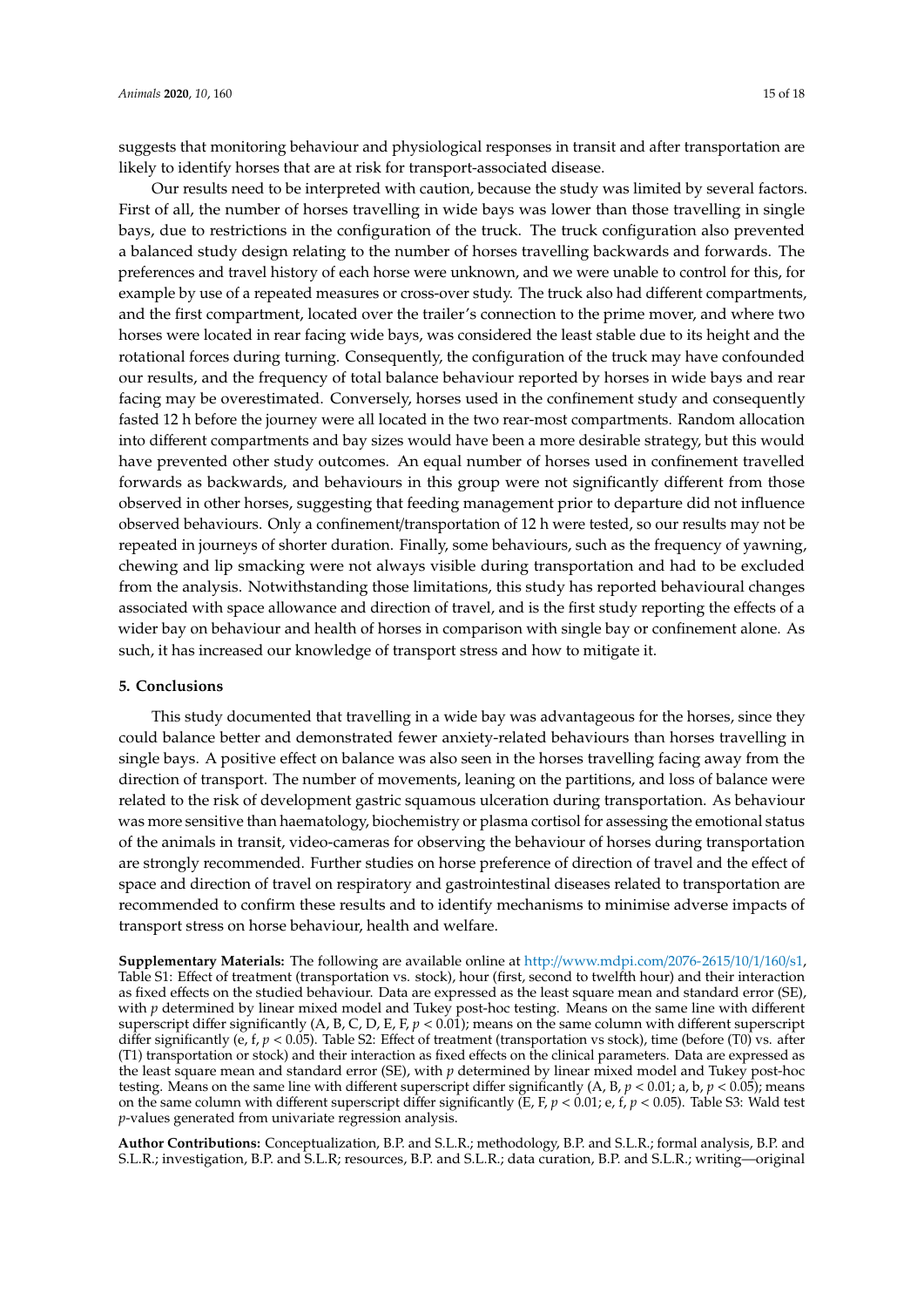draft preparation, B.P.; writing—review & editing, S.L.R.; project administration, S.L.R.; funding acquisition, B.P. All authors have read and agreed to the published version of the manuscript.

**Funding:** This research was funded by Virbac (Australia) Pty Ltd., Milperra, Australia; Goldners Horse Transport, Len Waters Estate, Australia; and World Horse Welfare, Norfolk, England.

**Acknowledgments:** This study was funded by donations from Virbac Pty Ltd. and the World Horse Welfare Organisation. Goldners Horse Transport provided the truck and driver used in this study, and Austvet Endoscopy provided a 3 m endoscope for gastroscopy during the study. Kim Heasman, The University of Syndey, performed cortisol assays. The authors thank Ruby Costello, Zali Clark, Martina Sardo, Fauve Buckley, Lexi Burgemeestre, Rhys Powell and Paloma Ivanyi for assistance with the care of horses, and Drs Surita du Preez, Edwina Wilkes and Meredith Platt for assistance with gastroscopy.

**Conflicts of Interest:** The authors declare no conflict of interest.

#### **References**

- <span id="page-15-0"></span>1. Padalino, B.; Raidal, S.L.; Hall, E.; Knight, P.; Celi, P.; Jeffcott, L.; Muscatello, G. A survey on transport management practices associated with injuries and health problems in horses. *PLoS ONE* **2016**, *11*, e0162371. [\[CrossRef\]](http://dx.doi.org/10.1371/journal.pone.0162371) [\[PubMed\]](http://www.ncbi.nlm.nih.gov/pubmed/27588689)
- 2. Riley, C.; Rogers, C.; Padalino, B. Effects of vehicle type, driver experience and transport management during loading and in-transit on the welfare of road transported horses in New Zealand. *N. Z. J. Anim. Sci. Prod.* **2018**, *78*, 92–95.
- 3. Padalino, B.; Rogers, C.W.; Guiver, D.; Thompson, K.R.; Riley, C.B. A Survey-based investigation of human factors associated with transport related injuries in horses. *Front. Vet. Sci.* **2018**, *5*, 294. [\[CrossRef\]](http://dx.doi.org/10.3389/fvets.2018.00294) [\[PubMed\]](http://www.ncbi.nlm.nih.gov/pubmed/30525050)
- 4. Roy, R.C.; Cockram, M.S.; Dohoo, I.R.; Riley, C.B. Injuries in horses transported to slaughter in Canada. *Can. J. Anim. Sci.* **2015**, *95*, 523–531.
- <span id="page-15-11"></span>5. Padalino, B.; Raidal, S.L.; Knight, P.; Celi, P.; Jeffcott, L.; Muscatello, G. Behaviour during transportation predicts stress response and lower airway contamination in horses. *PLoS ONE* **2018**, *13*, e0194272. [\[CrossRef\]](http://dx.doi.org/10.1371/journal.pone.0194272)
- <span id="page-15-1"></span>6. Cohen, N.D.; Peloso, J.G. Risk factors for history of previous colic and for chronic, intermittent colic in a population of horses. *J. Am. Vet. Med. Assoc.* **1996**, *208*, 697–703.
- <span id="page-15-2"></span>7. Padalino, B.; Davis, G.; Raidal, S. Effects of transportation on gastric pH and gastric ulceration in mares. *J. Vet. Intern. Med.*. Accepted.
- <span id="page-15-3"></span>8. Marahrens, M.; Kleinschmidt, N.; Di Nardo, A.; Velarde, A.; Fuentes, C.; Truar, A.; Otero, J.L.; Di Fede, E.; Villa, P.D. Risk assessment in animal welfare—Especially referring to animal transport. *Prev. Vet. Med.* **2011**, *102*, 157–163. [\[CrossRef\]](http://dx.doi.org/10.1016/j.prevetmed.2011.04.010)
- 9. Šímová, V.; Večerek, V.; Passantino, A.; Voslářová, E. Pre-transport factors affecting the welfare of cattle during road transport for slaughter—A review. *Acta Vet. Brno* **2016**, *85*, 303–318. [\[CrossRef\]](http://dx.doi.org/10.2754/avb201685030303)
- <span id="page-15-4"></span>10. Schwartzkopf-Genswein, K.S.; Faucitano, L.; Dadgar, S.; Shand, P.; González, L.A.; Crowe, T.G. Road transport of cattle, swine and poultry in North America and its impact on animal welfare, carcass and meat quality: A review. *Meat Sci.* **2012**, *92*, 227–243. [\[CrossRef\]](http://dx.doi.org/10.1016/j.meatsci.2012.04.010)
- <span id="page-15-5"></span>11. Padalino, B. Effects of the different transport phases on equine health status, behavior, and welfare: A review. *J. Vet. Behav. Clin. Appl. Res.* **2015**, *10*, 272–282. [\[CrossRef\]](http://dx.doi.org/10.1016/j.jveb.2015.02.002)
- <span id="page-15-6"></span>12. Clark, D.K.; Friend, T.H.; Dellmeier, G. The effect of orientation during trailer transport on heart rate, cortisol and balance in horses. *Appl. Anim. Behav. Sci.* **1993**, *38*, 179–189. [\[CrossRef\]](http://dx.doi.org/10.1016/0168-1591(93)90018-K)
- 13. Waran, N.K.; Robertson, V.; Cuddeford, D.; Kokoszko, A.; Marlin, D.J. Effects of transporting horses facing either forwards or backwards on their behaviour and heart rate. *Vet. Rec.* **1996**, *139*, 7–11. [\[CrossRef\]](http://dx.doi.org/10.1136/vr.139.1.7) [\[PubMed\]](http://www.ncbi.nlm.nih.gov/pubmed/8966985)
- 14. Cregier, S.E. Reducing equine hauling stress. In Proceedings of the International Congress on Applied Ethology in Farm Animals, Kiel, Gwermany, 1 February 1984; pp. 175–178.
- <span id="page-15-7"></span>15. Padalino, B.; Maggiolino, A.; Boccaccio, M.; Tateo, A. Effects of different positions during transport on physiological and behavioral changes of horses. *J. Vet. Behav. Clin. Appl. Res.* **2012**, *7*, 135–141. [\[CrossRef\]](http://dx.doi.org/10.1016/j.jveb.2011.09.003)
- <span id="page-15-8"></span>16. Whiting, T. Maximum loading density of loose horses. *Can. J. Anim. Sci.* **1999**, *79*, 115–118. [\[CrossRef\]](http://dx.doi.org/10.4141/A98-078)
- <span id="page-15-9"></span>17. Calabrese, R.; Friend, T.H. Effects of density and rest stops on movement rates of unrestrained horses during transport. *J. Equine Vet. Sci.* **2009**, *29*, 782–785. [\[CrossRef\]](http://dx.doi.org/10.1016/j.jevs.2009.10.005)
- <span id="page-15-10"></span>18. National Avian Welfare Alliance (NAWA). *Animal Welfare (Transport within New Zealand) Code of Welfare 2011*; NAWA: Wellington, New Zealand, 2011.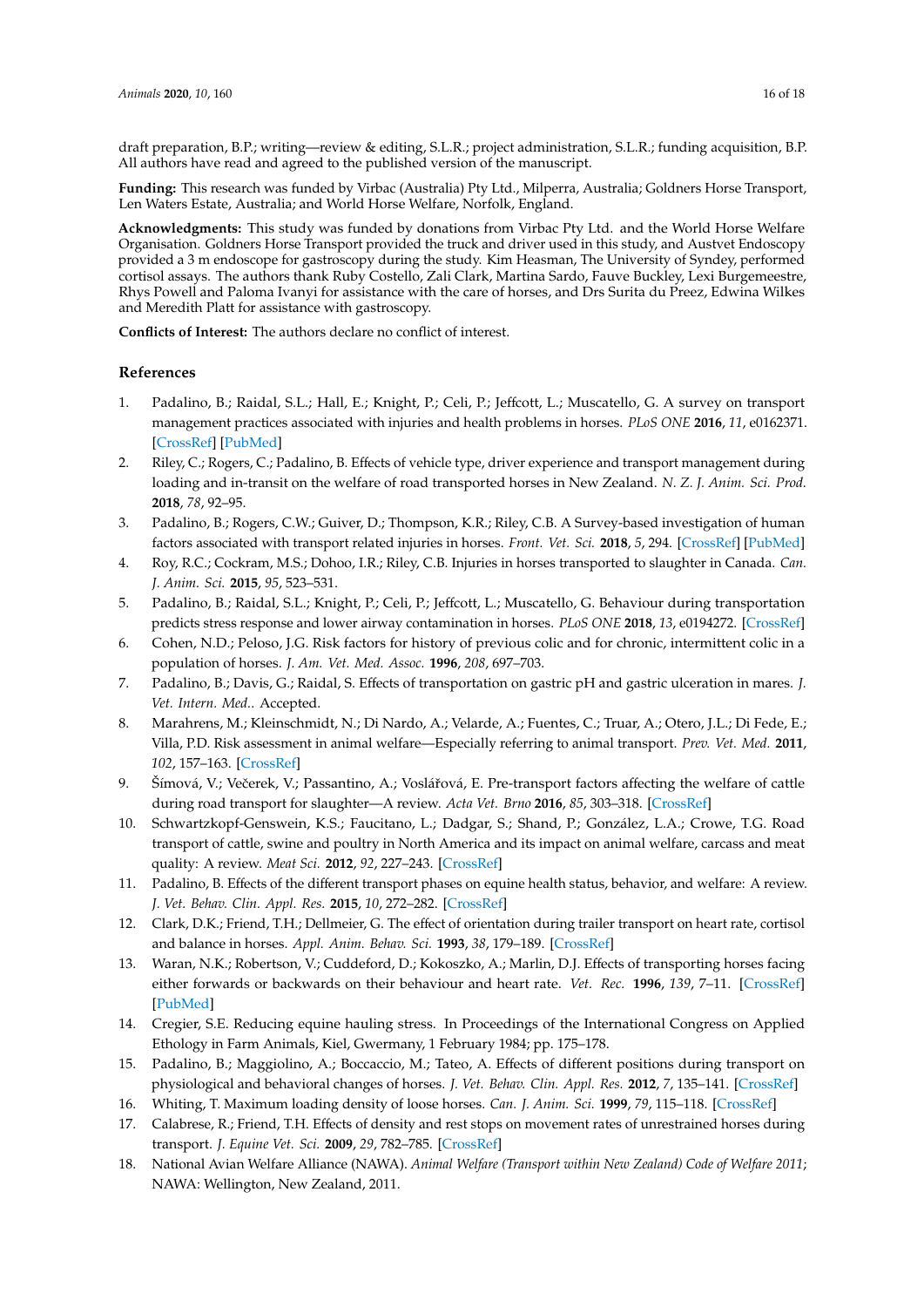- <span id="page-16-23"></span>19. Eur-Lex. Available online: http://[eur-lex.europa.eu](http://eur-lex.europa.eu/legal-content/EN/TXT/?uri=uriserv:f83007)/legal-content/EN/TXT/?uri=uriserv:f83007 (accessed on 1 October 2015).
- <span id="page-16-0"></span>20. Land Transport. Available online: http://[www.animalwelfarestandards.net.au](http://www.animalwelfarestandards.net.au/land-transport/)/land-transport/ (accessed on 1 October 2015).
- <span id="page-16-1"></span>21. Roberts, T. Staying upright in a moving trailer. *Equine Athl.* **1990**, *3*, 1–8.
- <span id="page-16-2"></span>22. Raidal, S.L.; Bailey, G.D.; Love, D.N. Effect of transportation on lower respiratory tract contamination and peripheral blood neutrophil function. *Aust. Vet. J.* **1997**, *75*, 433–438. [\[CrossRef\]](http://dx.doi.org/10.1111/j.1751-0813.1997.tb14349.x)
- <span id="page-16-3"></span>23. Practical Guidelines to Assess Fitness for Transport of Equidae. Available online: http://[www.fve.org](http://www.fve.org/news/index.php?id=208#208)/news/ [index.php?id](http://www.fve.org/news/index.php?id=208#208)=208#208 (accessed on 14 February 2016).
- <span id="page-16-4"></span>24. Padalino, B.; Raidal, S.L.; Carter, N.; Celi, P.; Muscatello, G.; Jeffcott, L.; de Silva, K. Immunological, clinical, haematological and oxidative responses to long distance transportation in horses. *Res. Vet. Sci.* **2017**, *115*, 78–87. [\[CrossRef\]](http://dx.doi.org/10.1016/j.rvsc.2017.01.024) [\[PubMed\]](http://www.ncbi.nlm.nih.gov/pubmed/28160731)
- <span id="page-16-5"></span>25. Tateo, A.; Padalino, B.; Boccaccio, M.; Maggiolino, A.; Centoducati, P. Transport stress in horses: Effects of two different distances. *J. Vet. Behav. Clin. Appl. Res.* **2012**, *7*, 33–42. [\[CrossRef\]](http://dx.doi.org/10.1016/j.jveb.2011.04.007)
- <span id="page-16-6"></span>26. Young, T.; Creighton, E.; Smith, T.; Hosie, C. A novel scale of behavioural indicators of stress for use with domestic horses. *Appl. Anim. Behav. Sci.* **2012**, *140*, 33–43. [\[CrossRef\]](http://dx.doi.org/10.1016/j.applanim.2012.05.008)
- <span id="page-16-7"></span>27. McGreevy, P. *Equine Behavior: A Guide for Veterinarians and Equine Scientists; Saunders: New York, NY*, USA; Elsevier: Edinburgh, UK, 2012; Volume 2.
- <span id="page-16-8"></span>28. McDonnell, S.; Haviland, J. Agonistic ethogram of the equid bachelor band. *Appl. Anim. Behav. Sci.* **1995**, *43*, 147–188. [\[CrossRef\]](http://dx.doi.org/10.1016/0168-1591(94)00550-X)
- <span id="page-16-9"></span>29. Pierard, M.; McGreevy, P.; Geers, R. Reliability of a descriptive reference ethogram for equitation science. *J. Vet. Behav.* **2019**, *29*, 118–127. [\[CrossRef\]](http://dx.doi.org/10.1016/j.jveb.2018.10.001)
- <span id="page-16-10"></span>30. Waring, G.H. *Horse Behavior*; Noyes Publications: Park Ridge, NJ, USA; William Andrew Publish: Norwich, NY, USA, 2003; Volume 2.
- <span id="page-16-11"></span>31. Raidal, S.; Andrews, F.; Nielsen, S.; Trope, G. Pharmacokinetic and pharmacodynamic effects of two omeprazole formulations on stomach pH and gastric ulcer scores. *Equine Vet. J.* **2017**, *49*, 802–809. [\[CrossRef\]](http://dx.doi.org/10.1111/evj.12691)
- <span id="page-16-12"></span>32. Andrews, F.; Sifferman, R.; Bernard, W.; Hughes, F.; Holste, J.; Daurio, C.; Alva, R.; Cox, J. Efficacy of omeprazole paste in the treatment and prevention of gastric ulcers in horses. *Equine Vet. J.* **1999**, *31*, 81–86. [\[CrossRef\]](http://dx.doi.org/10.1111/j.2042-3306.1999.tb05176.x)
- <span id="page-16-13"></span>33. Leadon, D.P.; Hodgson, D.R. Transport of horses. In *The Athletic Horse: Principles and Practice of Equine Sports Medicine*, 2nd ed.; Elsevier-Saunders: Philadelphia, PA, USA; St. Louis, MO, USA, 2014; pp. 155–161. [\[CrossRef\]](http://dx.doi.org/10.1016/B978-0-7216-0075-8.00019-8)
- <span id="page-16-14"></span>34. Weeks, C.A.; McGreevy, P.; Waran, N.K. Welfare issues related to transport and handling of both trained and unhandled horses and ponies. *Equine Vet. Educ.* **2012**, *24*, 423–430. [\[CrossRef\]](http://dx.doi.org/10.1111/j.2042-3292.2011.00293.x)
- <span id="page-16-15"></span>35. McDonnell, S. *Practical Field Guide to Horse Behavior: The Equid Ethogram*; The Blood-Horse Inc.: New York, NY, USA, 2003.
- <span id="page-16-16"></span>36. Cregier, S.E. Best practices: Surface transport of the horse. In *Proceedings of Animal Transportation Association*; AATA Education Committee: Vancouver, BC, Canada, 2010; pp. 1–29.
- <span id="page-16-17"></span>37. Besedovsky, L.; Lange, T.; Haack, M. The sleep-immune crosstalk in health and disease. *Physiol. Rev.* **2019**, *99*, 1325–1380. [\[CrossRef\]](http://dx.doi.org/10.1152/physrev.00010.2018)
- <span id="page-16-18"></span>38. Copenhaver, E.A.; Diamond, A.B. The value of sleep on athletic performance, injury, and recovery in the young athlete. *Pediatr. Ann.* **2017**, *46*, e106–e111. [\[CrossRef\]](http://dx.doi.org/10.3928/19382359-20170221-01)
- <span id="page-16-19"></span>39. Fullagar, H.H.; Skorski, S.; Duffield, R.; Hammes, D.; Coutts, A.J.; Meyer, T. Sleep and athletic performance: The effects of sleep loss on exercise performance, and physiological and cognitive responses to exercise. *Sports Med.* **2015**, *45*, 161–186. [\[CrossRef\]](http://dx.doi.org/10.1007/s40279-014-0260-0)
- <span id="page-16-20"></span>40. Codazza, D.; Maffeo, G.; Redaelli, G. Serum enzyme changes and hemato-chemical levels in Thoroughbreds after transport and exercise. *J. S. Afr. Vet. Assoc.* **1974**, *45*, 331–335.
- <span id="page-16-21"></span>41. Houpt, K.A.; Wickens, C.L. Handling and transport of horses. In *Livestock Handling and Transport*, 4th ed.; CABI: Boston, MA, USA, 2014; pp. 315–341.
- <span id="page-16-22"></span>42. Cockram, M.; Baxter, E.; Smith, L.; Bell, S.; Howard, C.; Prescott, R.; Mitchell, M. Effect of driver behaviour, driving events and road type on the stability and resting behaviour of sheep in transit. *Anim. Sci.* **2004**, *79*, 165. [\[CrossRef\]](http://dx.doi.org/10.1017/S1357729800054631)